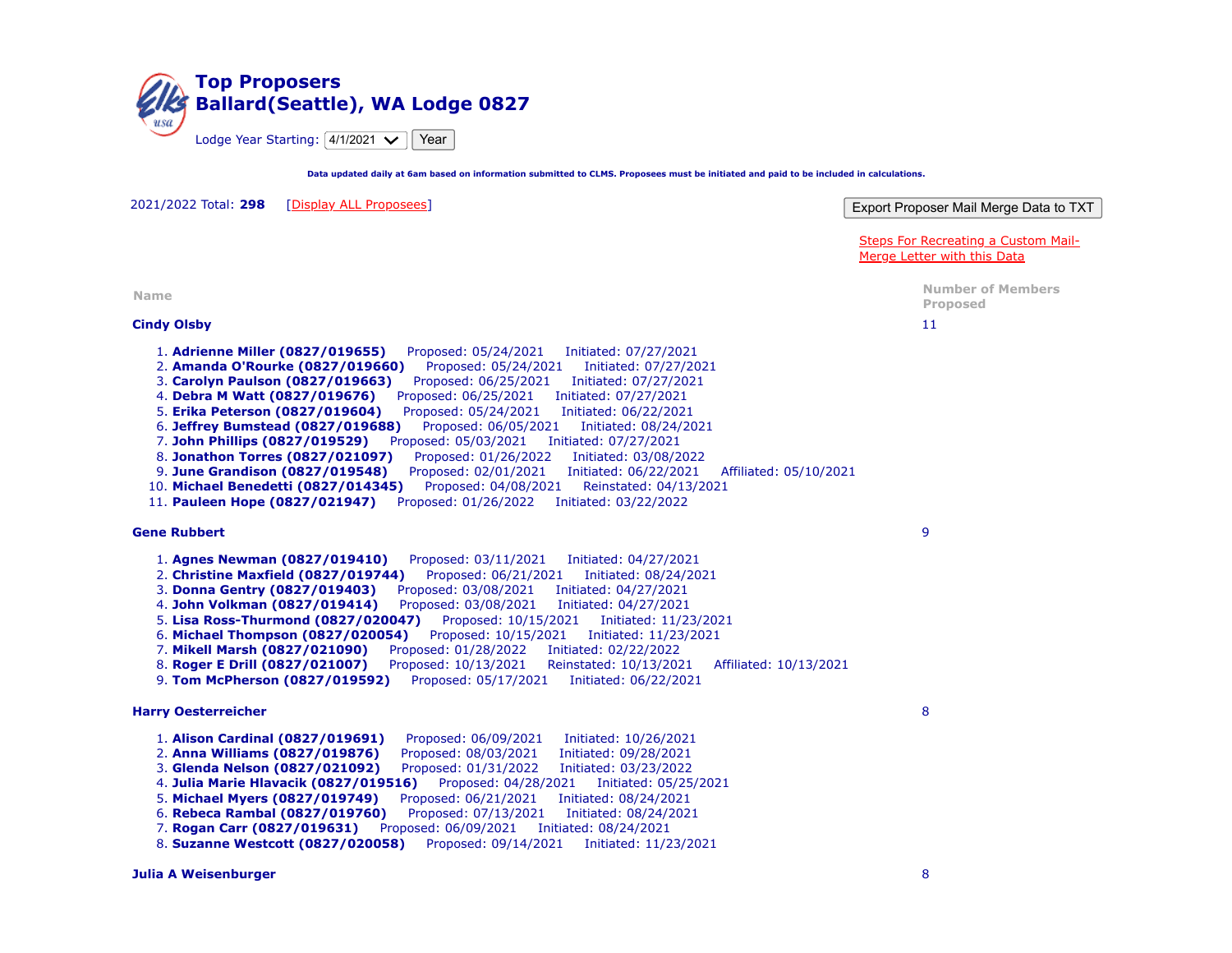1. **Andrew J Weber (0827/021099)** Proposed: 01/25/2022 Initiated: 02/22/2022 2. **Daniel Wayne Cress (0827/021026)** Proposed: 12/17/2021 Initiated: 01/25/2022 3. **Elizabeth Anne Canizales (0827/021939)** Proposed: 01/31/2022 Initiated: 03/22/2022 4. **Juanita Maria Gonzalez (0827/021035)** Proposed: 12/17/2021 Initiated: 01/25/2022 5. **Rafael Flores (0827/021030)** Proposed: 12/10/2021 Initiated: 01/25/2022 6. **Suzanne Jones (0827/019521)** Proposed: 04/14/2021 Initiated: 05/25/2021 7. **Theodore Koslowsky (0827/019738)** Proposed: 07/16/2021 Initiated: 08/24/2021 8. **Timothy D Pearson (0827/020025)** Proposed: 09/30/2021 Initiated: 10/26/2021

# **Rob Casey**

1. **Jeffrey Blyth (0827/019950)** Proposed: 09/16/2021 Initiated: 10/26/2021 2. **Rachel Olsen (0827/019600)** Proposed: 05/14/2021 Initiated: 06/23/2021 3. **Robert Nissenbaum (0827/019528)** Proposed: 03/10/2021 Initiated: 05/25/2021 4. **Scott Dahlquist (0827/019504)** Proposed: 03/18/2021 Initiated: 05/25/2021 5. **Scott Tennican (0827/019538)** Proposed: 04/05/2021 Initiated: 05/25/2021 6. **Susan Rogers (0827/020046)** Proposed: 09/15/2021 Initiated: 11/23/2021 7. **Suzanne Novak (0827/019969)** Proposed: 09/16/2021 Initiated: 11/23/2021 8. **Zachary Griffith (0827/019510)** Proposed: 04/26/2021 Initiated: 05/25/2021

### **Brian Schwarting**

1. **Brian Parks (0827/019602)** Proposed: 05/12/2021 Initiated: 06/22/2021 2. **Bryan Philbrick (0827/019757)** Proposed: 06/01/2021 Initiated: 08/24/2021 3. **Janet L Mount (0827/021091)** Proposed: 01/20/2022 Initiated: 02/22/2022 4. **Louis Uhm (0827/019674)** Proposed: 06/21/2021 Initiated: 07/27/2021 5. **Marty McClean (0827/019678)** Proposed: 05/12/2021 Initiated: 07/27/2021 6. **Nick Stefonick (0827/019610)** Proposed: 05/12/2021 Initiated: 08/10/2021 7. **Paul Nordholm (0827/019599)** Proposed: 04/16/2021 Initiated: 06/22/2021 8. **Tom Boyer (0827/019571)** Proposed: 05/12/2021 Initiated: 06/22/2021

# **Michael Dockery**

1. **Alex Mehrtens (0827/019662)** Proposed: 07/06/2021 Initiated: 09/28/2021 2. **Andrew Hayden (0827/019720)** Proposed: 07/13/2021 Initiated: 08/24/2021 3. **Bruce Allen MacKinnon (0827/019963)** Proposed: 11/02/2021 Initiated: 11/23/2021 4. **Elizabeth Stewart (0827/019767)** Proposed: 07/13/2021 Initiated: 08/24/2021 5. **Eric A Junes (0827/021039)** Proposed: 12/20/2021 Initiated: 01/25/2022 6. **Gloria Grimm (0827/019583)** Proposed: 04/19/2021 Initiated: 06/22/2021 7. **Jesse Bloom (0827/021022)** Proposed: 12/31/2021 Initiated: 01/25/2022

# **Shana Jackson**

1. **Adria Hedahl (0827/021083)** Proposed: 01/21/2022 Initiated: 02/22/2022 2. **Amanda Daylong (0827/019506)** Proposed: 04/12/2021 Initiated: 05/25/2021 3. **Anne Schoenecker (0827/019611)** Proposed: 05/21/2021 Initiated: 06/22/2021 4. **Carmen Meyers (0827/019654)** Proposed: 06/07/2021 Initiated: 07/27/2021 5. **John Brandt (0827/019500)** Proposed: 04/12/2021 Initiated: 06/22/2021 6. **Kevin Delahunty (0827/021011)** Proposed: 12/03/2021 Initiated: 01/25/2022 7. **Paige Gannon (0827/019581)** Proposed: 05/21/2021 Initiated: 06/22/2021

#### **Andree Hurley**

1. **Eileen Adams (0827/019723)** Proposed: 09/07/2021 Initiated: 11/23/2021 2. **Janis Levine (0827/019590)** Proposed: 04/26/2021 Initiated: 06/22/2021 3. **John Hutchinson (0827/019588)** Proposed: 04/27/2021 Initiated: 06/22/2021 4. **Richard Heuett (0827/020004)** Proposed: 09/07/2021 Initiated: 11/23/2021

8

8

7

7

7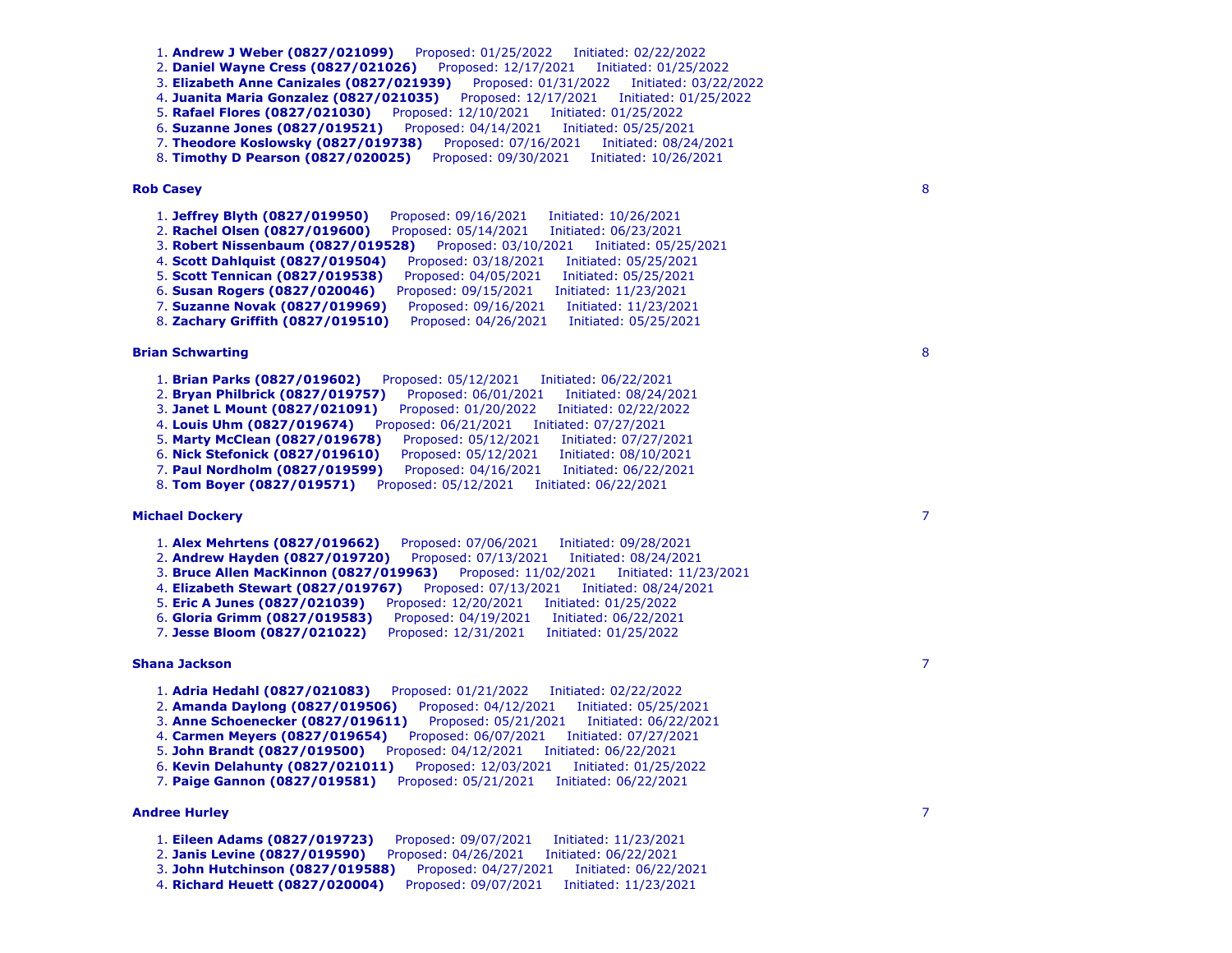```
5. Ruth Sundheim (0827/019669) Proposed: 06/21/2021 Initiated: 07/27/2021 
   6. Scott Teitelbaum (0827/019871) Proposed: 08/09/2021 Initiated: 09/28/2021 
   7. Tina Tanaka (0827/019671) Proposed: 06/21/2021 Initiated: 07/28/2021 
Sara Stevens
   1. Jay Cammermeyer (0827/019501) Proposed: 04/08/2021 Initiated: 05/25/2021 
   2. Kenneth Burgess (0827/019725) Proposed: 11/03/2021 Initiated: 11/23/2021 
   3. Mark Swardstrom (0827/019870) Proposed: 09/13/2021 Initiated: 09/28/2021 
   4. Meghan Swardstrom (0827/021006) Proposed: 07/16/2021 Initiated: 09/28/2021 
   5. Sadie Agurkis (0827/019682) Proposed: 07/06/2021 Initiated: 08/24/2021 
   6. Susan Ward (0827/020036) Proposed: 09/09/2021 Initiated: 01/25/2022 
Michael Payne
   1. Amy O'Sullivan (0827/019411) Proposed: 03/17/2021 Initiated: 04/27/2021 
   2. Andrea Roaf (0827/019607) Proposed: 05/14/2021 Initiated: 06/29/2021 
   3. Colin Murphy (0827/019597) Proposed: 05/14/2021 Initiated: 06/22/2021 
   4. Debbie Bayliss (0827/019393) Proposed: 03/17/2021 Initiated: 04/27/2021 
   5. Lori Hansberry (0827/019402) Proposed: 03/17/2021 Initiated: 04/27/2021 
   6. Tracey Lee-Anne Eland (0827/019575) Proposed: 05/14/2021 Initiated: 06/22/2021 
Gretchen Swanson
   1. Diane Lander (0827/020111) Proposed: 05/18/2021 Initiated: 09/28/2021 
   2. Kathryn Young (0827/019615) Proposed: 05/21/2021 Initiated: 06/22/2021 
   3. Marcia Tufarolo (0827/019971) Proposed: 07/23/2021 Initiated: 08/24/2021 
   4. Michael Alvine (0827/019802) Proposed: 08/11/2021 Initiated: 09/28/2021 
   5. Michael Manley (0827/019848) Proposed: 08/27/2021 Initiated: 10/26/2021 
   6. Pat Gilbrough (0827/019827) Proposed: 08/26/2021 Initiated: 10/26/2021 
Jolyn Mason
   1. Craig R Gibson (0827/019641) Proposed: 07/04/2021 Initiated: 07/27/2021 
   2. Edward Morris (0827/019854) Proposed: 08/26/2021 Initiated: 09/28/2021 
   3. Erika Wiley (0827/019614) Proposed: 05/19/2021 Initiated: 06/22/2021 
   4. Sherry Mason (0827/021952) Proposed: 02/21/2022 Initiated: 03/22/2022 
   5. Suzanne Sullivan (0827/020053) Proposed: 09/30/2021 Initiated: 11/23/2021 
Kristopher Purdy
   1. Erin Hagens (0827/019584) Proposed: 05/03/2021 Initiated: 08/28/2021 
   2. Jason Hagens (0827/019585) Proposed: 05/03/2021 Initiated: 08/24/2021 
   3. Karlynn Peterson (0827/019605) Proposed: 05/03/2021 Initiated: 06/22/2021 
   4. Kimberly Cover (0827/019502) Proposed: 04/09/2021 Initiated: 05/25/2021 
   5. Virginia Gilmore (0827/019508) Proposed: 04/06/2021 Initiated: 05/25/2021 
Dee Ann Evans
   1. Darren Paul (0827/019567) Proposed: 05/06/2021 Initiated: 05/25/2021 
   2. Lidia Gonzalez (0827/021079) Proposed: 01/31/2022 Initiated: 03/22/2022 
   3. Matthew Erlandson (0827/019576) Proposed: 05/11/2021 Initiated: 06/22/2021 
   4. Rick Price (0827/021095) Proposed: 12/31/2021 Initiated: 02/22/2022 
   5. Will Claussen (0827/019632) Proposed: 06/30/2021 Initiated: 09/28/2021 
Jill Jeakins
   1. Glenn Limback (0827/019945) Proposed: 08/30/2021 Initiated: 09/28/2021
```
6

6

6

5

5

4

5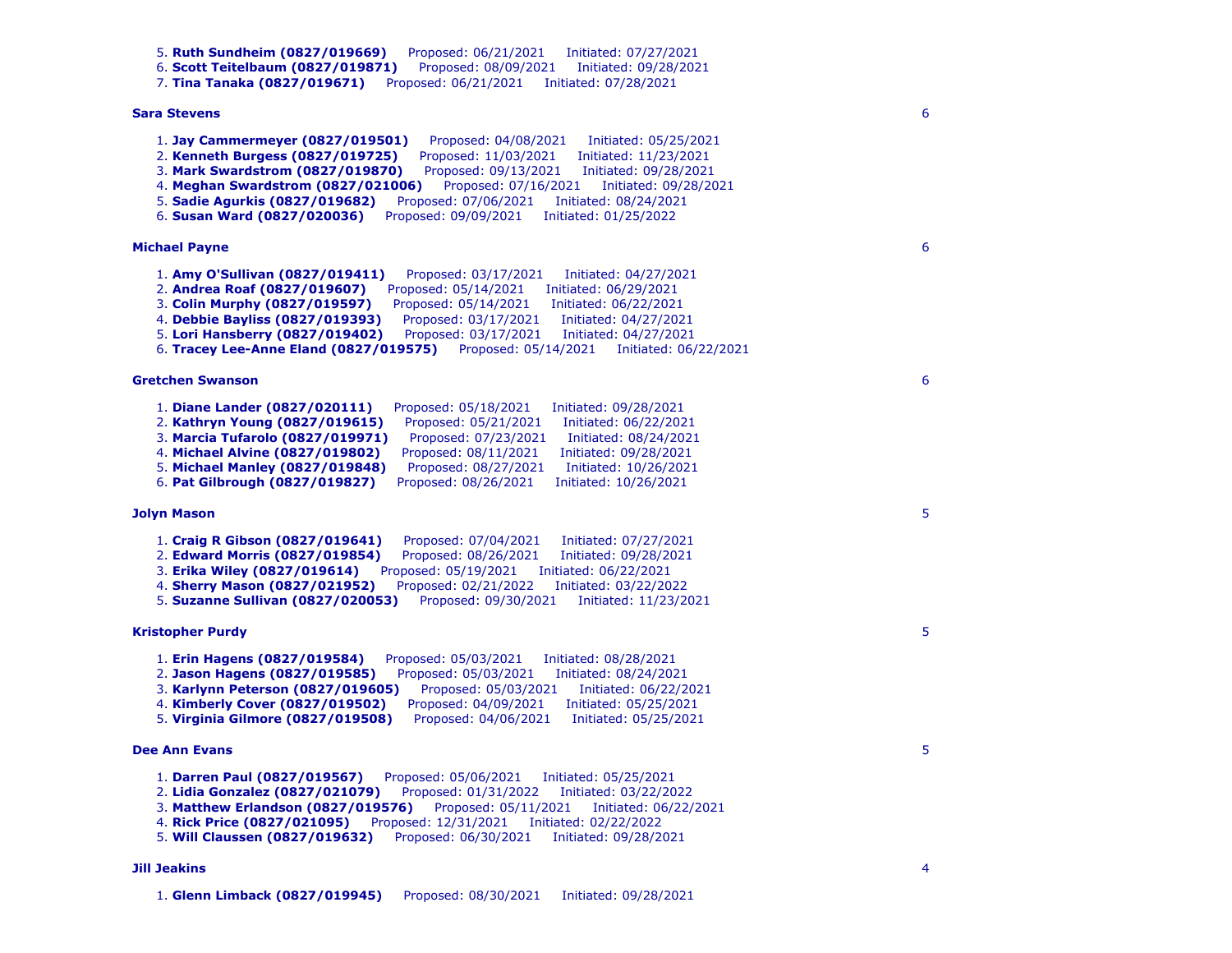```
2. Helen Fenigsohn (0827/019729) Proposed: 07/23/2021 Initiated: 11/23/2021 
   3. Janna Jeakins (0827/020007) Proposed: 09/17/2021 Initiated: 10/26/2021 
   4. Lela Kjell (0827/019841) Proposed: 07/23/2021 Initiated: 09/28/2021 
Clifford Mark Shipp
   1. Brick Harris (0827/019586) Proposed: 04/19/2021 Initiated: 06/22/2021 
   2. Corinne Balisky (0827/019684) Proposed: 08/02/2021 Initiated: 08/24/2021 
   3. Daniel Woda (0827/019677) Proposed: 06/30/2021 Initiated: 07/27/2021 
   4. John E Hart (0827/019645) Proposed: 06/30/2021 Initiated: 07/27/2021 
Susan Bean
   1. Constance Winberry (0827/020039) Proposed: 09/27/2021 Initiated: 11/23/2021 
   2. Gwyn Fowler (0827/021031) Proposed: 09/29/2021 Initiated: 02/22/2022 
                                      3. Pirkko Borland (0827/021023) Proposed: 09/29/2021 Initiated: 02/22/2022 
   4. Valerie O'Leary (0827/019754) Proposed: 07/09/2021 Initiated: 08/24/2021 
Chia Chi Jackie Liao
   1. Brantley Browning (0827/021024) Proposed: 11/17/2021 Initiated: 01/25/2022 
   2. David Hohimer (0827/021013) Proposed: 11/17/2021 Initiated: 01/25/2022 
   3. Neil G Watkins (0827/021053) Proposed: 11/17/2021 Initiated: 01/25/2022 
   4. Sara Rogge (0827/021050) Proposed: 11/17/2021 Initiated: 01/25/2022 
Jesse McCoy
   1. Brian Bush (0827/019811) Proposed: 07/12/2021 Initiated: 09/28/2021 
   2. Jaime Green (0827/020002) Proposed: 08/09/2021 Initiated: 10/26/2021 
   3. Timothy Taylor (0827/019770) Proposed: 07/31/2021 Initiated: 08/24/2021 
   4. Vi Nguyen (0827/019855) Proposed: 07/12/2021 Initiated: 09/28/2021 
Kirk Utter
   1. Bruce O'Donnell (0827/021047) Proposed: 11/01/2021 Initiated: 03/08/2022 
   2. Connor Bogin (0827/021936) Proposed: 01/24/2022 Initiated: 03/23/2022 
   3. Kristina Southard (0827/021096) Proposed: 01/31/2022 Initiated: 02/22/2022 
   4. Mike Cain (0827/021937) Proposed: 03/03/2022 Initiated: 03/23/2022 
Jessica Hammer
   1. Ally Magnano (0827/019847) Proposed: 07/09/2021 Initiated: 09/28/2021 
   2. Cadi Gabel (0827/019640) Proposed: 06/21/2021 Initiated: 08/10/2021 
   3. Leslie Hobbs (0827/020006) Proposed: 09/05/2021 Initiated: 10/26/2021 
   4. Tina Soerensen (0827/020052) Proposed: 10/18/2021 Initiated: 03/22/2022 Reinstated: 03/15/2022 
Angela M Gerrald
   1. Holland Peterson (0827/020043) Proposed: 09/15/2021 Initiated: 01/25/2022 
   2. Mark Peterson (0827/020044) Proposed: 09/15/2021 Initiated: 01/25/2022 
   3. Martha Obenauer (0827/019617) Proposed: 05/13/2021 Initiated: 09/28/2021 
   4. Peter Gerrald (0827/019582) Proposed: 05/13/2021 Initiated: 06/22/2021 
Lori Grospitz
   1. Cynthia Price (0827/019860) Proposed: 08/15/2021 Initiated: 09/28/2021 
   2. Elliott Franklin (0827/019824) Proposed: 08/02/2021 Initiated: 10/26/2021
```
3. **Karen Abbey (0827/019801)** Proposed: 08/02/2021 Initiated: 10/26/2021

4

4

4

4

4

4

4

4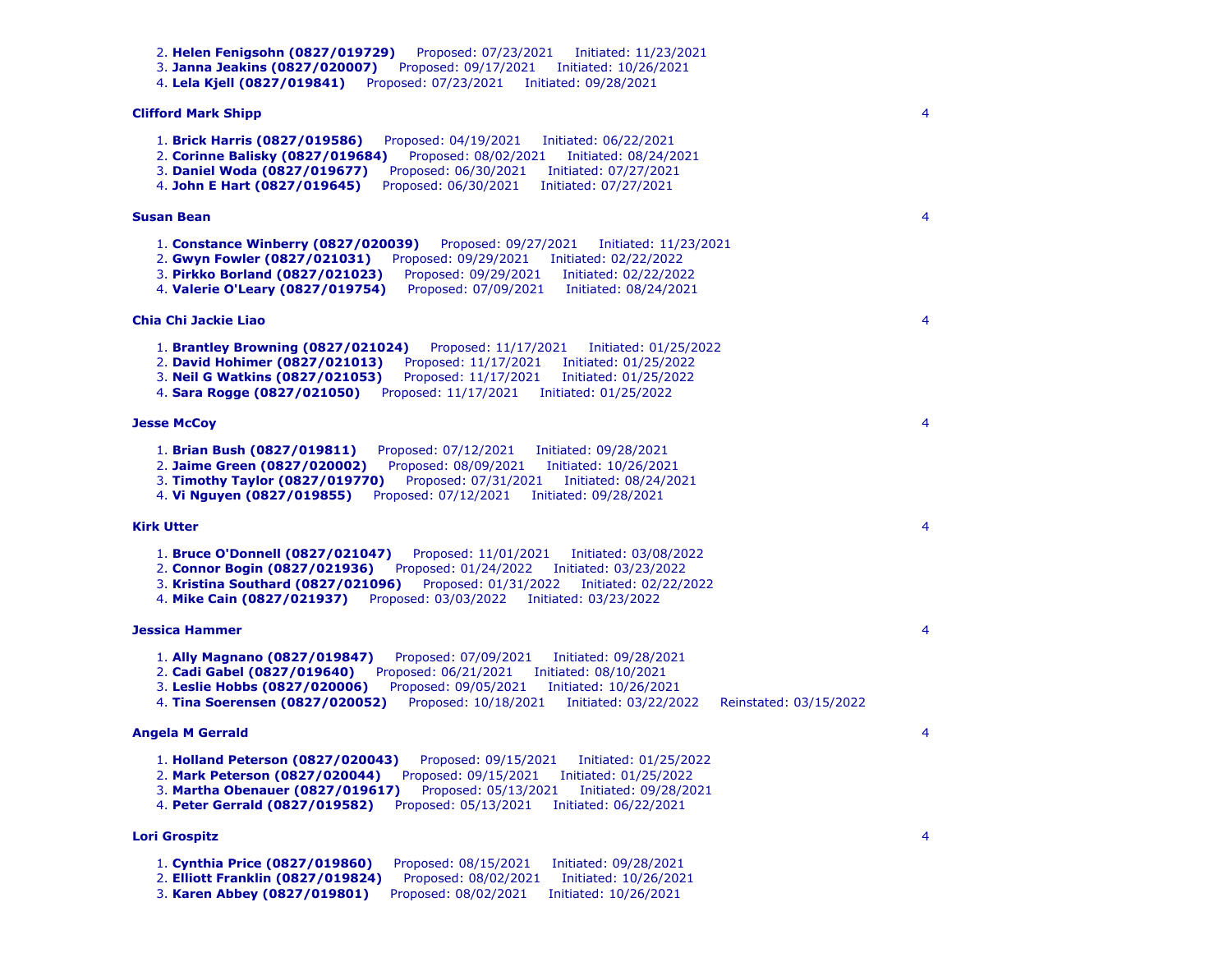| <b>Jane McGehee</b>                                                                                                                                                                                                                                              | 3 |
|------------------------------------------------------------------------------------------------------------------------------------------------------------------------------------------------------------------------------------------------------------------|---|
| 1. Susan Goodall (0827/019717)<br>Proposed: 06/11/2021<br>Initiated: 09/28/2021<br>2. Tracy Eales (0827/019474)<br>Proposed: 05/07/2021<br>Initiated: 08/24/2021<br>3. Yana Rodin Tracy (0827/019540)<br>Proposed: 04/22/2021<br>Initiated: 05/25/2021           |   |
| <b>Gwyn Staton</b>                                                                                                                                                                                                                                               | 3 |
| 1. Bud Reichard (0827/019892)<br>Proposed: 06/27/2021<br>Initiated: 09/28/2021<br>2. Linda Lee Phelps (0827/019664)<br>Proposed: 06/29/2021<br>Initiated: 07/27/2021<br>3. William Freeman (0827/019639)<br>Proposed: 06/29/2021<br>Initiated: 08/24/2021        |   |
| <b>Mary Lynn Bogdanovich</b>                                                                                                                                                                                                                                     | 3 |
| 1. Josh Grass (0827/019400)<br>Proposed: 03/19/2021<br>Initiated: 04/27/2021<br>2. Neal Jacob (0827/019495)<br>Proposed: 09/28/2020<br>Initiated: 04/27/2021<br>3. Rodney Weaver (0827/020037)<br>Proposed: 09/01/2021<br>Initiated: 10/26/2021                  |   |
| <b>Glenn Thomas</b>                                                                                                                                                                                                                                              | 3 |
| 1. Crystalyn Brennan (0827/019628)<br>Proposed: 06/14/2021<br>Initiated: 07/27/2021<br>2. David Glass (0827/019642)<br>Proposed: 06/13/2021    Initiated: 07/27/2021<br>3. Grant Egerdahl (0827/019638)<br>Proposed: 06/05/2021<br>Initiated: 07/27/2021         |   |
| <b>Scott Buchanan</b>                                                                                                                                                                                                                                            | 3 |
| 1. Lorence Heikell (0827/021084)<br>Proposed: 02/02/2022<br>Initiated: 02/22/2022<br>2. Michael R Troiani (0827/020035)<br>Proposed: 09/03/2021<br>Initiated: 10/26/2021<br>3. Stephanie Brunelle (0827/021076)<br>Proposed: 01/31/2022<br>Initiated: 03/22/2022 |   |
| <b>Christy Cox</b>                                                                                                                                                                                                                                               | 3 |
| 1. Alison Krupnick (0827/019406)<br>Proposed: 03/26/2021<br>Initiated: 04/27/2021<br>2. Jeff Greenberg (0827/019401)<br>Proposed: 03/26/2021<br>Initiated: 04/27/2021<br>3. Navdeep Dhillon (0827/019637)<br>Proposed: 06/21/2021<br>Initiated: 07/27/2021       |   |
| <b>Duane E Stensland</b>                                                                                                                                                                                                                                         | 3 |
| 1. Darlene Kaiser (0827/021086)<br>Proposed: 01/18/2022<br>Initiated: 02/22/2022<br>2. Darlene Miller (0827/019409)<br>Proposed: 03/25/2021<br>Initiated: 04/27/2021<br>3. Marsha Erickson (0827/021078)<br>Proposed: 01/18/2022<br>Initiated: 02/22/2022        |   |
| <b>Tim Jones</b>                                                                                                                                                                                                                                                 | 3 |
| 1. Christopher Cooley (0827/019816)<br>Proposed: 07/29/2021<br>Initiated: 09/28/2021<br>2. Joe Grant Bluechel (0827/019999)<br>Proposed: 07/29/2021<br>Initiated: 09/28/2021<br>3. Nathan Spitler (0827/019991)<br>Proposed: 07/29/2021<br>Initiated: 09/28/2021 |   |
| <b>Mary Lacoste</b>                                                                                                                                                                                                                                              | 3 |
| 1. Cameron Wicker (0092/029700)<br>Proposed: 05/27/2021<br>Initiated: 11/11/2021<br>Proposed: 04/26/2021<br>2. Erika Hermanson (0827/019515)<br>Initiated: 05/23/2021<br>3. Katy Leach (0827/019651)<br>Proposed: 06/12/2021<br>Initiated: 07/27/2021            |   |
| <b>Roger Jensen</b>                                                                                                                                                                                                                                              | 3 |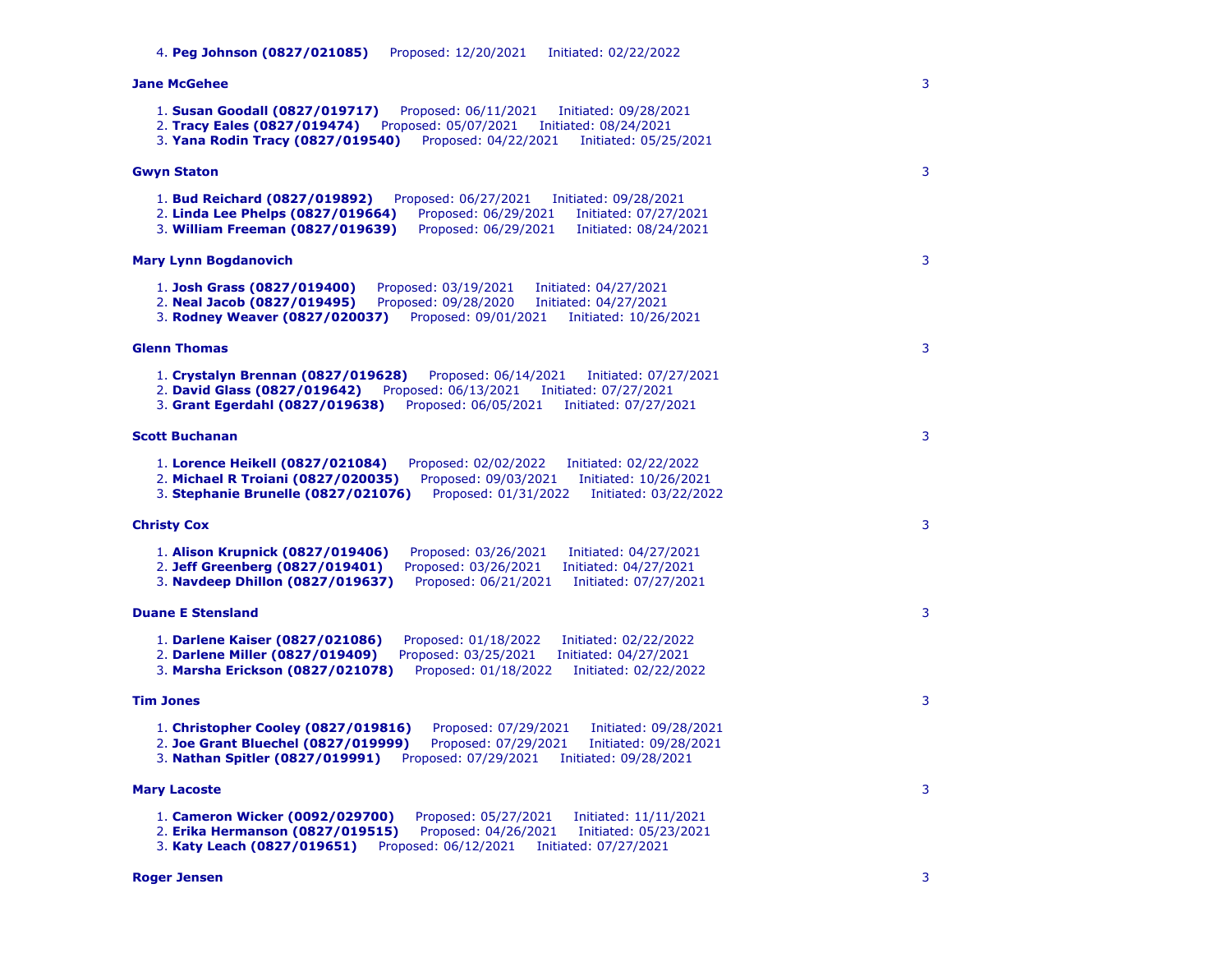| 1. Bradley Keil (0827/019960)<br>Proposed: 11/04/2021<br>Initiated: 11/23/2021<br>2. Daniel White (0827/021057)<br>Proposed: 11/22/2021<br>Initiated: 03/08/2022<br>3. Francis M Gill (0827/021943)<br>Proposed: 02/14/2022<br>Initiated: 03/22/2022                  |   |
|-----------------------------------------------------------------------------------------------------------------------------------------------------------------------------------------------------------------------------------------------------------------------|---|
| <b>Catherine Rundell</b>                                                                                                                                                                                                                                              | 3 |
| 1. Joetta Bessonhoffer (0827/019627)<br>Proposed: 06/14/2021<br>Initiated: 08/24/2021<br>2. Kelly Olson (0827/018001)<br>Proposed: 05/31/2021<br>Reinstated: 05/31/2021<br>3. Marya Felenchak (0827/019577)<br>Proposed: 04/08/2021<br>Initiated: 06/22/2021          |   |
| Jean Lehman                                                                                                                                                                                                                                                           | 3 |
| 1. Catherine O'Leary (0827/019753)<br>Proposed: 07/16/2021<br>Initiated: 10/26/2021<br>2. Leesa Wright (0827/019621)<br>Proposed: 04/02/2021<br>Initiated: 06/22/2021<br>3. William McAllister (0827/019591)<br>Proposed: 04/02/2021<br>Initiated: 06/22/2021         |   |
| <b>Margaret Ann Lang</b>                                                                                                                                                                                                                                              | 3 |
| 1. Christian Thomason (0827/019539)<br>Proposed: 04/12/2021<br>Initiated: 05/25/2021<br>2. Elizabeth Bates-Shull (0827/019807)<br>Proposed: 08/19/2021<br>Initiated: 09/28/2021<br>3. Lesle DeGasparis (0827/019818)<br>Proposed: 07/25/2021<br>Initiated: 09/28/2021 |   |
| <b>Eric Wolfe</b>                                                                                                                                                                                                                                                     | 3 |
| 1. Julie Bargones (0827/019499)<br>Proposed: 05/03/2021<br>Initiated: 05/25/2021<br>Proposed: 08/26/2021<br>2. Kiron Cheema (0827/019815)<br>Initiated: 09/28/2021<br>Proposed: 07/19/2021<br>3. <b>Patrick M Wylie (0827/019776)</b><br>Initiated: 09/28/2021        |   |
| <b>Vienna M Waale</b>                                                                                                                                                                                                                                                 | 3 |
| 1. JoAnne Grant (0827/021081)<br>Proposed: 01/17/2022<br>Initiated: 02/22/2022<br>2. Karin Pressey-Brown (0827/021094)<br>Proposed: 01/17/2022<br>Initiated: 02/22/2022<br>3. Laurie Tracey (0827/021098)<br>Proposed: 01/17/2022<br>Initiated: 02/22/2022            |   |
| <b>Jason Hull</b>                                                                                                                                                                                                                                                     | 3 |
| 1. Andrea Molitor (0827/019526)<br>Proposed: 04/19/2021<br>Initiated: 05/25/2021<br>2. Tonya Montesano (0827/019527)<br>Proposed: 04/19/2021<br>Initiated: 05/25/2021<br>3. Traci Jackson (0827/019520)<br>Proposed: 04/19/2021<br>Initiated: 05/25/2021              |   |
| <b>Charlene Hutchinson</b>                                                                                                                                                                                                                                            | 3 |
| Proposed: 07/08/2021<br>1. Steve Dever (0827/019710)<br>Initiated: 08/24/2021<br>2. Valerie Kilgore (0827/019839)<br>Proposed: 07/26/2021<br>Initiated: 09/28/2021<br>3. Virginia Matthews (0827/019743)<br>Proposed: 06/26/2021<br>Initiated: 08/24/2021             |   |
| <b>Kathy Franz-Campbell</b>                                                                                                                                                                                                                                           | 3 |
| 1. Adrienne Dahlin (0827/019698)<br>Proposed: 08/03/2021<br>Initiated: 08/24/2021<br>2. Marilyn Deering (0827/019700)<br>Proposed: 08/03/2021<br>Initiated: 08/24/2021<br>3. Robert G Dahlin (0827/019699)<br>Proposed: 08/03/2021<br>Initiated: 08/24/2021           |   |
| <b>Scott Sinclair Dally</b>                                                                                                                                                                                                                                           | 3 |
| 1. Cara Davidson (0827/019573)<br>Proposed: 05/11/2021<br>Initiated: 08/24/2021<br>2. Cris Bosetti (0827/019570)<br>Proposed: 05/10/2021<br>Initiated: 06/22/2021<br>3. Tomo Olsen (0827/019601)<br>Proposed: 05/11/2021<br>Initiated: 06/22/2021                     |   |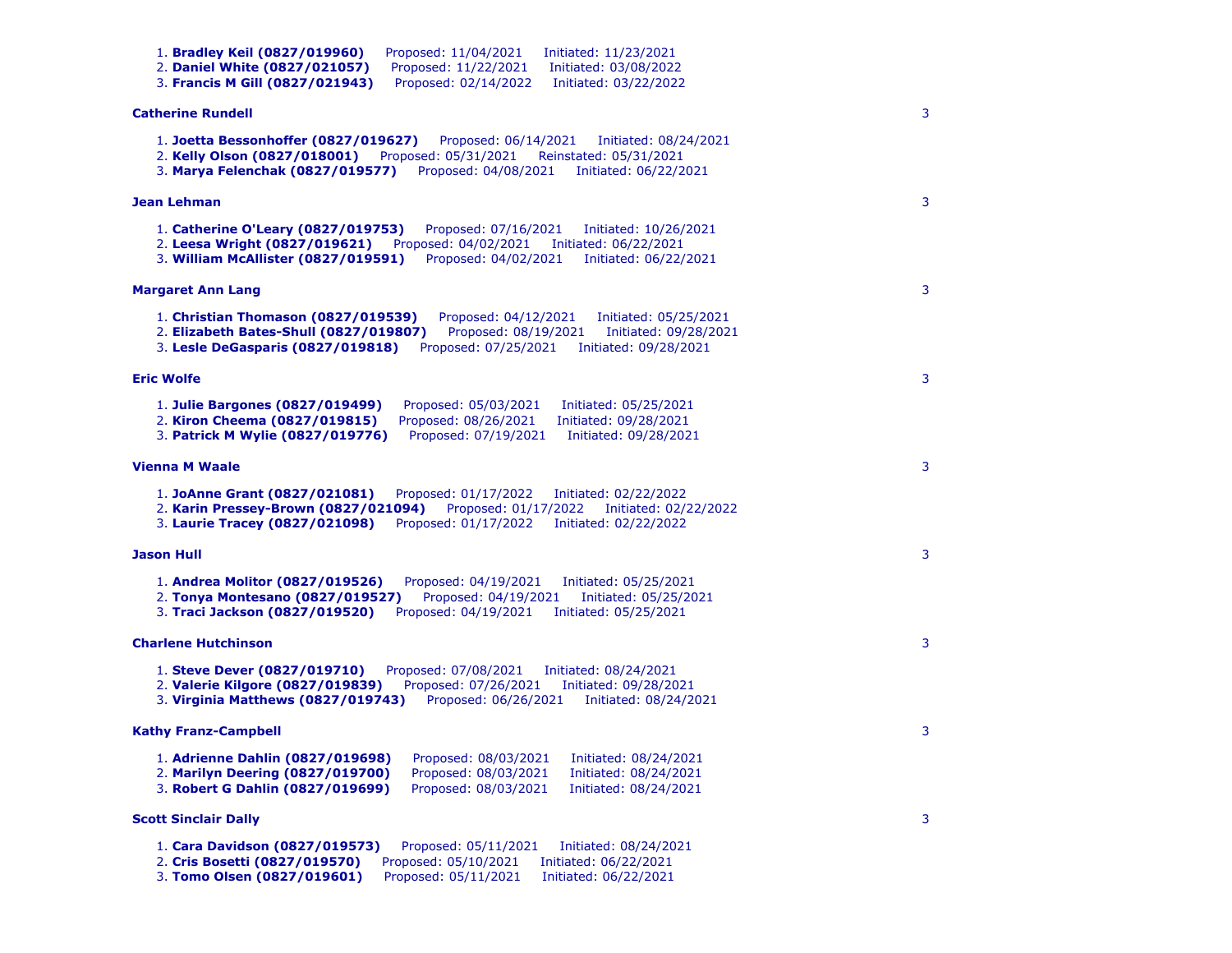### **Mikelle Ericson**

1. **Barbara Branson (0827/019685)** Proposed: 06/14/2021 Initiated: 08/24/2021 2. **Laura Huddleston (0827/019833)** Proposed: 08/24/2021 Initiated: 09/28/2021 3. **Ronnie Gillman (0827/019782)** Proposed: 06/14/2021 Initiated: 08/24/2021 **Amy Brightman** 1. **Jodi Wilks (0827/019543)** Proposed: 05/03/2021 Initiated: 06/22/2021 2. **Mark Ashmun (0827/019996)** Proposed: 09/01/2021 Initiated: 09/28/2021 3. **Teresa Yelenich (0827/019530)** Proposed: 04/06/2021 Initiated: 05/25/2021 **Jennifer Trimble** 1. **Jacqueline Bailey (0827/019569)** Proposed: 04/05/2021 Initiated: 06/22/2021 2. **Jennifer Livingston (0827/020011)** Proposed: 08/27/2021 Initiated: 10/26/2021 3. **Steven Weinreich (0827/019612)** Proposed: 04/05/2021 Initiated: 06/22/2021 **Rick Libsack** 1. **Alisa Amundson (0827/019804)** Proposed: 07/14/2021 Initiated: 09/28/2021 2. **Dean Amundson (0827/019805)** Proposed: 07/13/2021 Initiated: 09/28/2021 3. **Eileen Quackenbush (0827/020028)** Proposed: 09/05/2021 Initiated: 10/26/2021 **Benjamin Braden** 1. **Fred Schwartz (0317/006623)** Proposed: 11/04/2021 Initiated: 11/23/2021 2. **Rachelle Jacobsen (0479/018049)** Proposed: 11/10/2021 Initiated: 11/25/2021 3. **William E Horton (1937/005268)** Proposed: 11/05/2021 Initiated: 11/20/2021 **R Joseph Tiffany Per** 1. **Heidi Rettke (0827/019534)** Proposed: 04/26/2021 Initiated: 05/25/2021 2. **Mark English (0827/021055)** Proposed: 12/03/2021 Initiated: 01/25/2022 3. **Shannon Matthews (0827/019524)** Proposed: 04/26/2021 Initiated: 05/25/2021 **Erik Ryan** 1. **Douglas Brownlee (0827/021025)** Proposed: 12/02/2021 Initiated: 01/25/2022 2. **Gary Kehl (0827/021014)** Proposed: 11/19/2021 Initiated: 01/25/2022 3. **Scott Slater (0827/019667)** Proposed: 06/25/2021 Initiated: 07/27/2021 **Dana Brooks** 1. **Kyle Shilling (0827/019891)** Proposed: 07/21/2021 Initiated: 09/28/2021 2. **Nomi Hershman (0827/019721)** Proposed: 07/19/2021 Initiated: 08/24/2021 **Paul Baker** 1. **Claire Hong (0827/021038)** Proposed: 12/13/2021 Initiated: 01/25/2022 2. **Renee Dagseth (0827/021054)** Proposed: 12/13/2021 Initiated: 01/25/2022 **Raul Herrera** 1. **Dan Schaeffer (0827/019412)** Proposed: 03/25/2021 Initiated: 04/27/2021 2. **Monica Schaeffer (0827/019536)** Proposed: 04/28/2021 Initiated: 05/26/2021 **Samantha Noonan** 2

3

3

3

3

3

3

3

2

2

 $\overline{2}$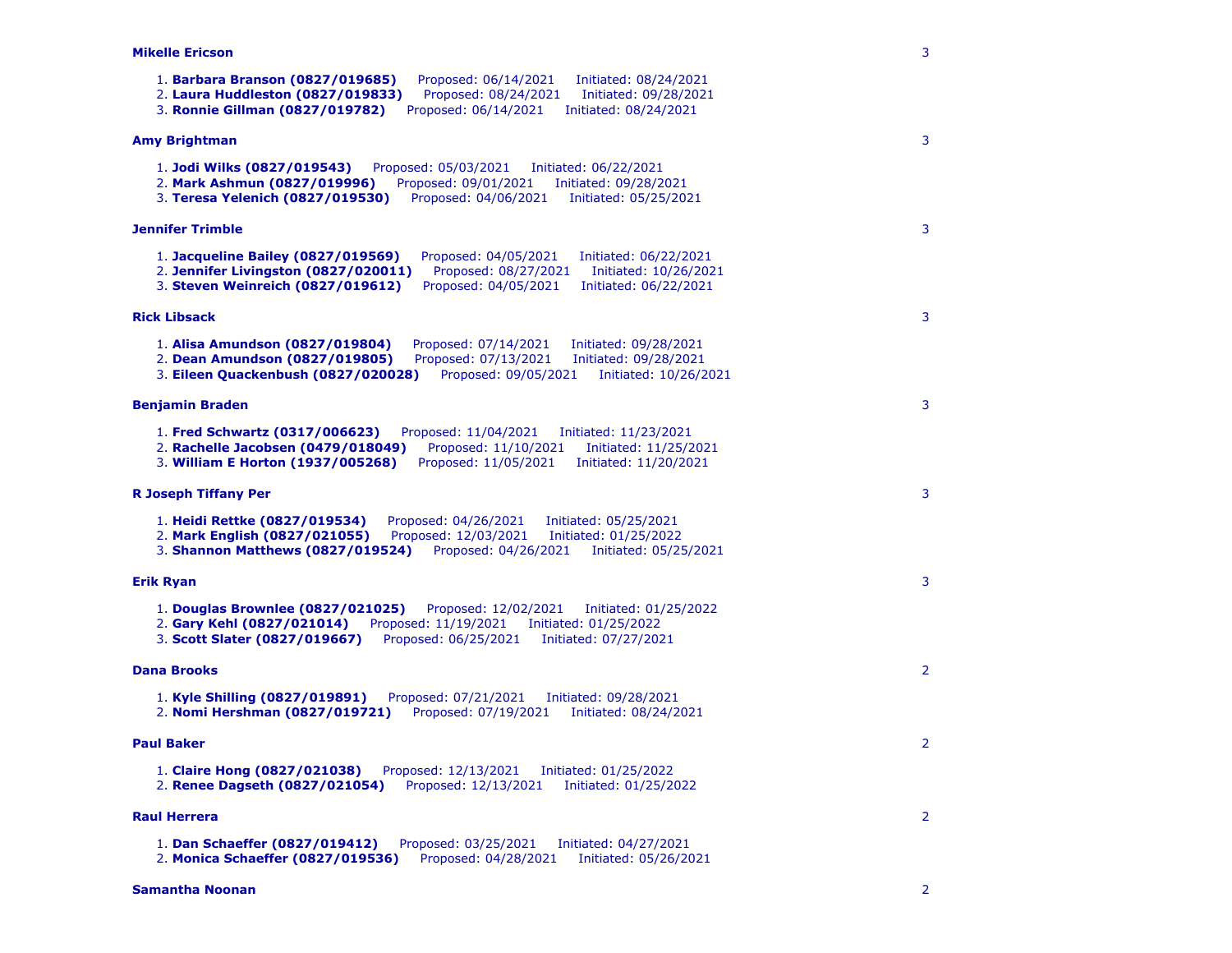| 1. David F Mara (0827/021043)<br>Proposed: 12/06/2021<br>Initiated: 01/25/2022<br>Proposed: 07/19/2021<br>2. Randi Carter (0827/019693)<br>Initiated: 08/24/2021           |                       |
|----------------------------------------------------------------------------------------------------------------------------------------------------------------------------|-----------------------|
| <b>Carrie Anderson</b>                                                                                                                                                     | $\overline{2}$        |
| 1. Katherine Fisher (0827/019714)<br>Proposed: 07/25/2021<br>Initiated: 09/28/2021<br>2. Sarah Grumbley (0827/019718)<br>Proposed: 07/04/2021<br>Initiated: 08/24/2021     |                       |
| <b>Michael Pravitz</b>                                                                                                                                                     | $\overline{2}$        |
| Proposed: 08/15/2021<br>1. Mark Putnam (0827/019861)<br>Initiated: 09/28/2021<br>2. Prabhakar Peter Rao (0827/019761)<br>Proposed: 07/16/2021<br>Initiated: 08/24/2021     |                       |
| <b>Lori Queen</b>                                                                                                                                                          | $\overline{2}$        |
| 1. Deslyn Hamon (0827/019732)<br>Proposed: 11/04/2021<br>Initiated: 11/23/2021<br>Proposed: 12/07/2021<br>2. Inez Gray (0827/021036)<br>Initiated: 01/25/2022              |                       |
| <b>Michelle Martin</b>                                                                                                                                                     | $\mathbf{2}$          |
| 1. John Halle (0827/019995)<br>Proposed: 07/12/2021<br>Initiated: 09/28/2021<br>2. Mark Tomski (0827/020034)<br>Proposed: 09/05/2021<br>Initiated: 10/26/2021              |                       |
| <b>Russell Tippets</b>                                                                                                                                                     | $\overline{2}$        |
| Proposed: 08/26/2021<br>1. Amanda Cory Fisher (0827/019727)<br>Initiated: 11/23/2021<br>2. Steve Strohmaier (0827/019768)<br>Proposed: 07/09/2021<br>Initiated: 09/28/2021 |                       |
| Katrina Sigurdson                                                                                                                                                          | $\overline{2}$        |
| 1. Alison Soike (0827/019413)<br>Proposed: 02/08/2021<br>Initiated: 05/25/2021<br>2. Brigette Higgins (0827/019831)<br>Proposed: 07/21/2021<br>Initiated: 09/28/2021       |                       |
| <b>Steven Weinreich</b>                                                                                                                                                    | $\overline{2}$        |
| 1. Amanda Miller (0827/019656)<br>Proposed: 06/28/2021<br>Initiated: 07/27/2021<br>2. Brett Miller (0827/019657)<br>Proposed: 06/28/2021<br>Initiated: 07/27/2021          |                       |
| <b>Daniel Woda</b>                                                                                                                                                         | $\overline{2}$        |
| 1. Ari Novack (0827/019750)<br>Proposed: 07/29/2021<br>Initiated: 08/24/2021<br>Proposed: 07/29/2021<br>2. Ryan Peterson (0827/019859)<br>Initiated: 11/23/2021            |                       |
| <b>Rachel Olsen</b>                                                                                                                                                        | $\overline{2}$        |
| 1. Erika Obrietan (0827/019751)<br>Proposed: 07/19/2021<br>Initiated: 08/24/2021<br>2. William Howard (0827/021005)<br>Proposed: 07/29/2021<br>Initiated: 09/28/2021       |                       |
| <b>Meloney VanZyl</b>                                                                                                                                                      | 2                     |
| 1. Carolyn Shaw (0827/019763)<br>Proposed: 07/06/2021<br>Initiated: 08/24/2021<br>2. Shaka Sudds (0827/020033)<br>Proposed: 08/24/2021<br>Initiated: 10/26/2021            |                       |
| <b>Mark Gleason</b>                                                                                                                                                        | $\mathbf{2}^{\prime}$ |
| 1. Thomas Smithgall (0827/019766)<br>Proposed: 07/21/2021<br>Initiated: 08/24/2021<br>2. Todd Williams (0827/019774)<br>Proposed: 07/21/2021<br>Initiated: 08/24/2021      |                       |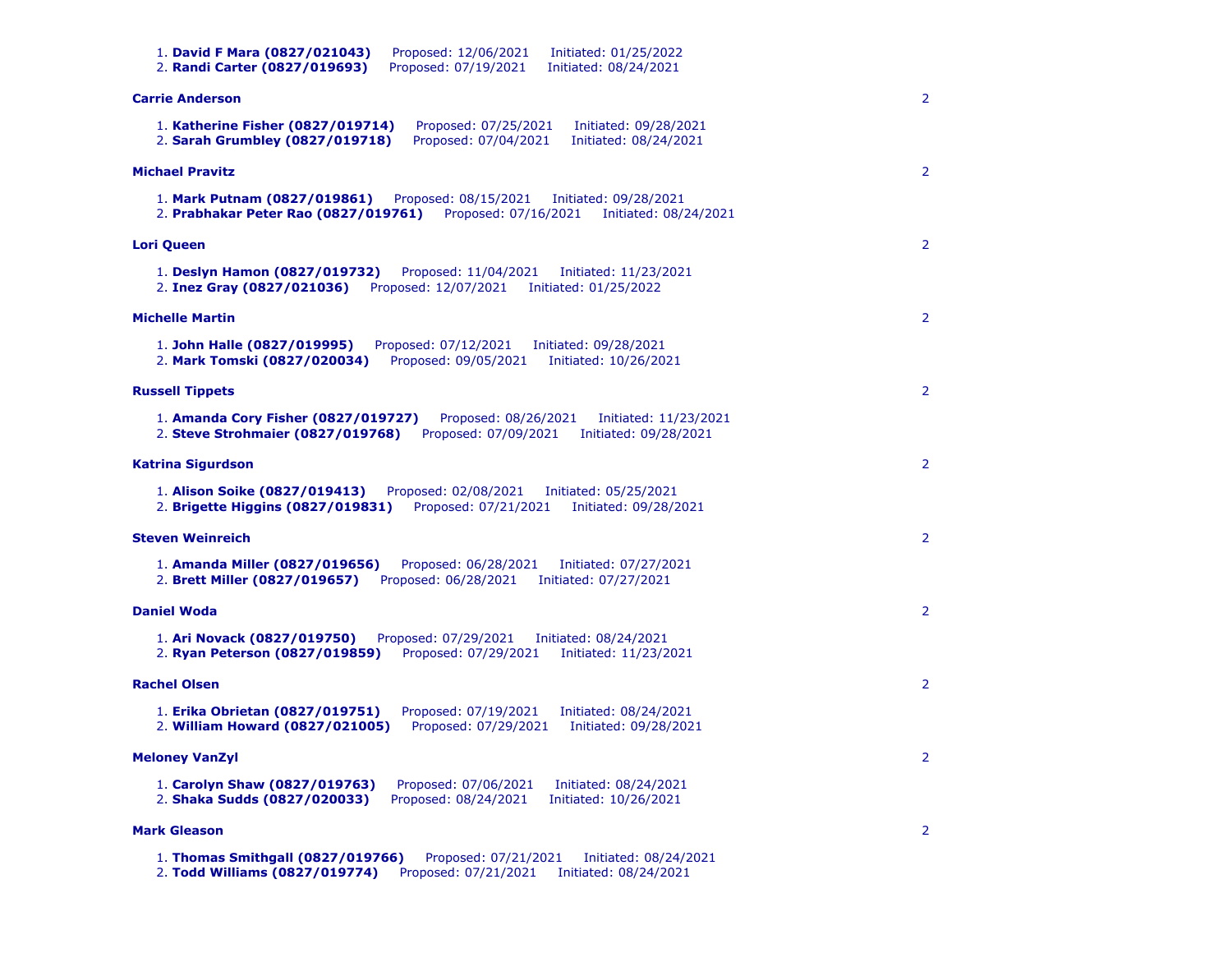**Ivan Storck**

| 1. Michael Breen (0827/019998)<br>Proposed: 08/03/2021<br>Initiated: 09/28/2021<br>2. Robert Payne (0827/019858)<br>Proposed: 08/23/2021<br>Initiated: 09/28/2021            |
|------------------------------------------------------------------------------------------------------------------------------------------------------------------------------|
| <b>Brett Barrilleaux</b>                                                                                                                                                     |
| 1. Jason Minami (0827/019525)<br>Proposed: 04/02/2021<br>Initiated: 05/25/2021<br>2. Joseph Browne (0827/019394)<br>Proposed: 03/19/2021<br>Initiated: 04/27/2021            |
| <b>Betsy Wooten</b>                                                                                                                                                          |
| 1. Mary Nicholson (0827/019779)<br>Proposed: 07/09/2021<br>Initiated: 08/24/2021<br>2. Michael Moores (0827/019658)<br>Proposed: 07/08/2021<br>Initiated: 07/27/2021         |
| <b>John Pierard</b>                                                                                                                                                          |
| Proposed: 09/05/2021<br>1. Kelsey Gray (0827/020001)<br>Initiated: 10/26/2021<br>2. Michael Harris (0827/019514)<br>Proposed: 05/03/2021<br>Initiated: 05/25/2021            |
| <b>Christine Cavanaugh</b>                                                                                                                                                   |
| 1. Christopher Hanzeli (0827/019830)<br>Proposed: 07/09/2021<br>Initiated: 09/28/2021<br>Proposed: 09/24/2021<br>2. Kirsten Thanh Moy (0827/020018)<br>Initiated: 10/26/2021 |
| <b>Katherine Lyden</b>                                                                                                                                                       |
| 1. Craig Lacy (0827/020010)<br>Proposed: 09/09/2021<br>Initiated: 10/26/2021<br>2. Ron Sievers (0827/020032)<br>Proposed: 09/09/2021<br>Initiated: 10/26/2021                |
| <b>Colin Murphy</b>                                                                                                                                                          |
| 1. Allan Kurz (0827/019739)<br>Proposed: 07/20/2021<br>Initiated: 08/24/2021<br>2. Sara Chumbley (0827/021077)<br>Proposed: 12/10/2021<br>Initiated: 02/22/2022              |
| <b>Adrienne Dahlin</b>                                                                                                                                                       |
| 1. Paul Smith (0827/020050)<br>Proposed: 10/22/2021<br>Initiated: 11/23/2021<br>2. Trina Smith (0827/020051)<br>Proposed: 10/22/2021<br>Initiated: 11/23/2021                |
| <b>Amanda Miller</b>                                                                                                                                                         |
| Proposed: 08/26/2021<br>1. Jason Lee (0827/019842)<br>Initiated: 09/28/2021<br>Proposed: 08/26/2021<br>2. Julie Lee (0827/019843)<br>Initiated: 09/28/2021                   |
| <b>Natalie DeLeon</b>                                                                                                                                                        |
| 1. Becky Leine (0827/019845)<br>Proposed: 07/22/2021<br>Initiated: 09/28/2021<br>2. Patricia Foryan (0827/019715)<br>Proposed: 07/19/2021<br>Initiated: 08/24/2021           |
| <b>Tiffany Minor</b>                                                                                                                                                         |
| 1. Noreen Zebold (0827/019778)<br>Proposed: 07/19/2021<br>Initiated: 08/24/2021<br>2. Shana Minor (0827/019596)<br>Proposed: 05/07/2021<br>Initiated: 06/22/2021             |
| <b>Nancy Lea</b>                                                                                                                                                             |

2

2

2

2

2

2

2

2

2

2

2

2

1. **Lee Wierdsma (0827/019542)** Proposed: 04/02/2021 Initiated: 05/25/2021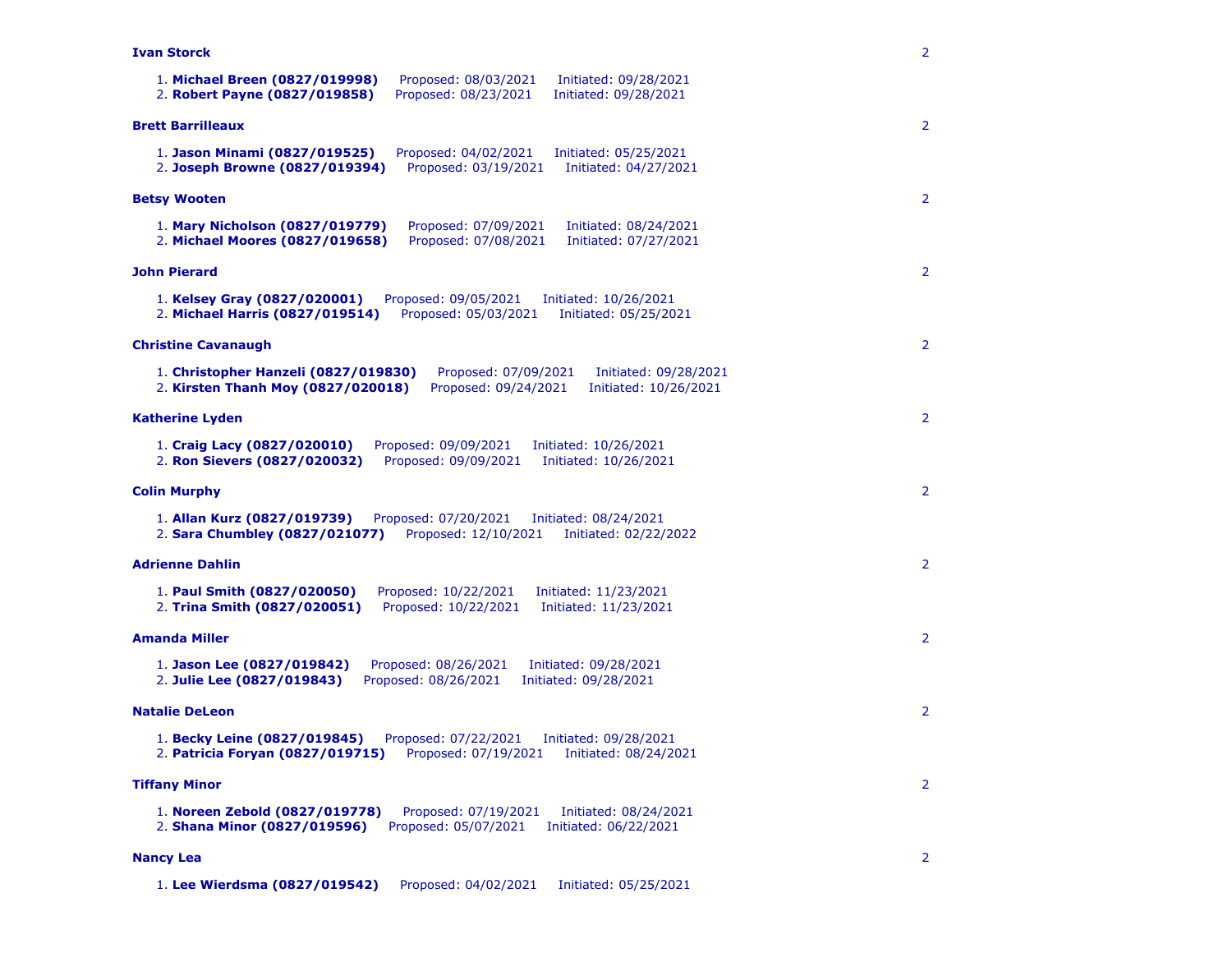2. **Miriam Marcus (0827/019593)** Proposed: 05/07/2021 Initiated: 07/09/2021

| Joanne Orsucci                                                                                                                                                                | $\overline{2}$ |
|-------------------------------------------------------------------------------------------------------------------------------------------------------------------------------|----------------|
| 1. Alyssa Ingebretsen (0827/019834)<br>Proposed: 07/26/2021<br>Initiated: 10/26/2021<br>2. James M Butts (0827/019812)<br>Proposed: 07/26/2021<br>Initiated: 10/26/2021       |                |
| <b>Steven Harmeyer</b>                                                                                                                                                        | $\overline{2}$ |
| 1. Douglas Hall (0827/019644)<br>Proposed: 06/25/2021<br>Initiated: 08/27/2021<br>2. Ronald Rotz (0827/020030)<br>Proposed: 09/07/2021<br>Initiated: 10/26/2021               |                |
| <b>Eric Anderson</b>                                                                                                                                                          | $\overline{2}$ |
| 1. David Joel Thornton (0827/021052)<br>Proposed: 11/22/2021<br>Initiated: 01/25/2022<br>2. Gill Agee (0827/021069)<br>Proposed: 11/22/2021<br>Initiated: 02/22/2022          |                |
| <b>Heather Allen</b>                                                                                                                                                          | $\overline{2}$ |
| 1. Erika Goodmanson (0827/019895)<br>Proposed: 07/14/2021<br>Initiated: 09/28/2021<br>2. Matthew Goodmanson (0827/019894)<br>Proposed: 09/03/2021<br>Initiated: 09/28/2021    |                |
| <b>Nicholas Thornton-Jack</b>                                                                                                                                                 | $\overline{2}$ |
| Proposed: 10/07/2021<br>1. Ann M Noonan (0827/020020)<br>Initiated: 10/26/2021<br>2. Jennifer Sherwin (0827/019084)<br>Proposed: 06/23/2021<br>Reinstated: 06/23/2021         |                |
| <b>Robert M Johnston</b>                                                                                                                                                      | $\overline{2}$ |
| 1. Brent E Miller (0827/019965)<br>Proposed: 10/25/2021<br>Initiated: 11/23/2021<br>Proposed: 10/25/2021<br>2. Michael Black (0827/019724)<br>Initiated: 11/23/2021           |                |
| <b>Michael Benedetti</b>                                                                                                                                                      | $\overline{2}$ |
| 1. Kathleen Benedetti (1073/011190)<br>Proposed: 11/29/2021<br>Initiated: 03/17/2022<br>Proposed: 11/29/2021<br>2. William D Benedetti (1073/011191)<br>Initiated: 03/17/2022 |                |
| <b>Travis Harth</b>                                                                                                                                                           | $\overline{2}$ |
| 1. Annika Gaffney (0827/019728)<br>Proposed: 09/14/2021<br>Initiated: 01/25/2022<br>2. Hans-Eric Gosch (0827/019643)<br>Proposed: 06/28/2021<br>Initiated: 07/27/2021         |                |
| <b>Brett Miller</b>                                                                                                                                                           | $\overline{2}$ |
| 1. Carmela Grandinetti (0827/019829)<br>Proposed: 08/15/2021<br>Initiated: 09/28/2021<br>2. Richard Stewart (0827/019990)<br>Proposed: 08/15/2021<br>Initiated: 09/28/2021    |                |
| <b>Anne Tiller</b>                                                                                                                                                            | $\overline{2}$ |
| 1. Kamma Scott (0827/019666)<br>Proposed: 06/09/2021<br>Initiated: 07/27/2021<br>2. Madison Horner (0827/019648)<br>Proposed: 06/09/2021<br>Initiated: 07/27/2021             |                |
| <b>Robin Gustafson</b>                                                                                                                                                        | $\overline{2}$ |
| 1. Dennis Kiyoshi Igawa (0827/019519)<br>Proposed: 04/22/2021<br>Initiated: 05/25/2021<br>2. Michelle Lundell (0827/021049)<br>Proposed: 03/02/2022<br>Initiated: 03/22/2022  |                |

**Leeann Ghiglione** 2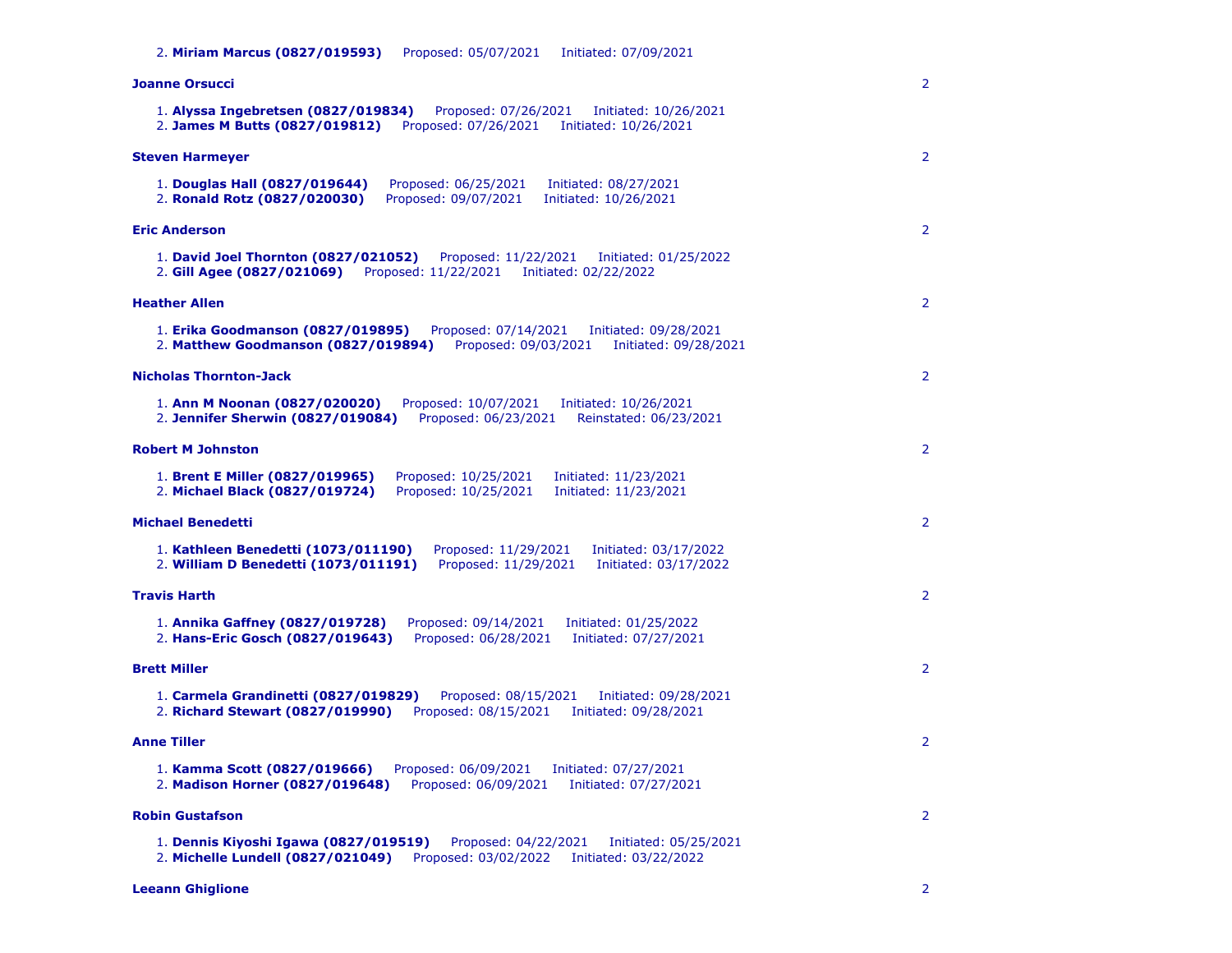1. **Kenneth C Wiseman (1468/011378)** Proposed: 09/16/2021 Initiated: 01/20/2022 2. **Mary Ghiglione (1468/001137)** Proposed: 09/16/2021 Initiated: 01/20/2022 **Rene Vaughan** 1. **Andrew Smith (0827/020049)** Proposed: 11/01/2021 Initiated: 11/23/2021 2. **Carol Kukolja (0827/021041)** Proposed: 12/13/2021 Initiated: 01/25/2022 2 **Mike Adams Puyana** 1. **Reid Long (0827/020012)** Proposed: 09/07/2021 Initiated: 10/26/2021 2. **Sara Olson (0827/020023)** Proposed: 09/07/2021 Initiated: 10/26/2021  $\overline{2}$ **Lesia Aragon** 1. **Cindy Teowilligan (0827/019672)** Proposed: 06/11/2021 Initiated: 07/27/2021 2. **Lisa Temposky (0827/019780)** Proposed: 06/15/2021 Initiated: 07/27/2021 2 **Karen Sundstrom** 1. **Dewayne Briscoe (0616/018493)** Proposed: 09/16/2021 Initiated: 11/23/2021 2. **Ward D Paige (0616/018623)** Proposed: 01/17/2022 Initiated: 02/22/2022 2 **Jonathon D Frodge** 1. **Rebecca Garrity (0827/019507)** Proposed: 04/26/2021 Initiated: 05/25/2021 2. **Thomas Putman (0827/019531)** Proposed: 04/26/2021 Initiated: 05/25/2021 2 **Suzanne Lorraine McKay** 1. **Michael Mann (0827/019408)** Proposed: 03/05/2021 Initiated: 04/27/2021 2. **Susan Reahard (0827/019533)** Proposed: 03/26/2021 Initiated: 05/25/2021 2 **Sara Adelman** 1. **Kajsa Puckett (0827/020027)** Proposed: 10/04/2021 Initiated: 10/26/2021 2. **Mikelle Ericson (0827/019395)** Proposed: 03/26/2021 Initiated: 04/27/2021 2 **Brian Dalbey** 1. **Bunny Elizabeth Iovan (0827/019650)** Proposed: 06/03/2021 Initiated: 07/27/2021 2. **Clifford Melton (0827/019653)** Proposed: 06/03/2021 Initiated: 07/27/2021 2 **Katharine Brennecke** 1. **Kristen Helton (0827/019878)** Proposed: 07/29/2021 Initiated: 09/28/2021 2. **Molly Sousley (0827/019992)** Proposed: 07/29/2021 Initiated: 09/28/2021 2 **Tanya Briggs** 1. **Carolyn Gunther (0827/019511)** Proposed: 03/18/2021 Initiated: 05/25/2021 2. **Kyle Fletcher (0827/019505)** Proposed: 03/18/2021 Initiated: 05/25/2021 2 **Loren Armstrong** 1. **James E Niemer (0827/021093)** Proposed: 01/28/2022 Initiated: 02/22/2022 2. **Jeanette Lim (0827/021088)** Proposed: 01/17/2022 Initiated: 03/23/2022 2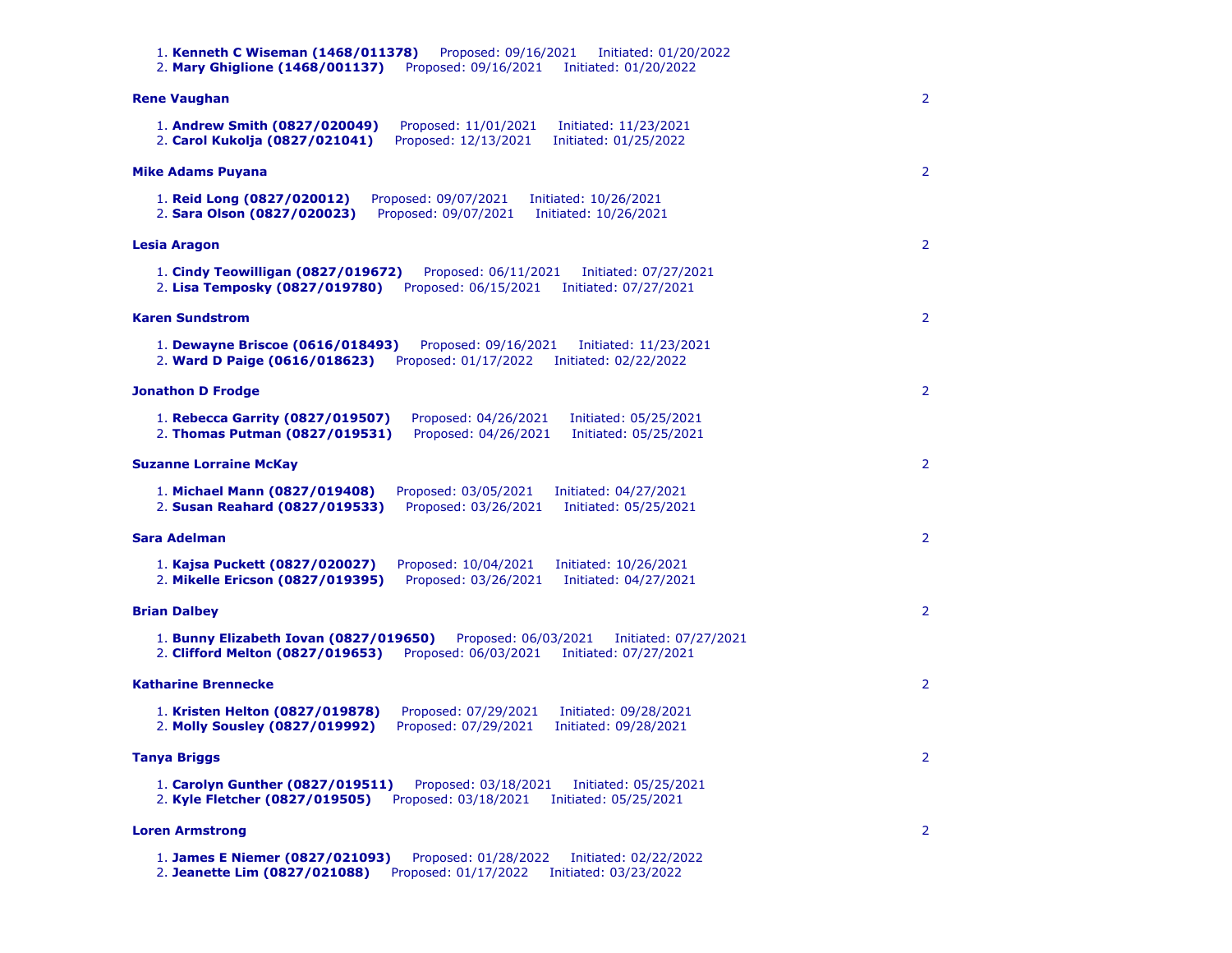# **Steven Thompson**

| 1. Lori Snider (0827/019609)<br>Proposed: 05/17/2021<br>Initiated: 06/29/2021<br>2. Roger Jenkin (0827/019835)<br>Proposed: 07/19/2021<br>Initiated: 09/28/2021          |
|--------------------------------------------------------------------------------------------------------------------------------------------------------------------------|
| <b>Rachel Hart-Rios</b>                                                                                                                                                  |
| 1. Lisa Hagar (0827/020003)<br>Proposed: 07/12/2021<br>Initiated: 10/26/2021<br>2. Patrick Stayton (0827/019668)<br>Proposed: 06/24/2021<br>Initiated: 07/27/2021        |
| <b>Christopher Barton Butler</b>                                                                                                                                         |
| Proposed: 06/11/2021<br>1. Brett McCallum (0827/019680)<br>Initiated: 07/27/2021<br>2. Kimberly Butler (0827/019630)<br>Proposed: 06/23/2021<br>Initiated: 07/27/2021    |
| Jean Falkin                                                                                                                                                              |
| 1. Linda Moorman (0827/019966)<br>Proposed: 10/13/2021<br>Initiated: 11/23/2021<br>Proposed: 10/13/2021<br>2. Thomas Moorman (0827/019967)<br>Initiated: 11/23/2021      |
| <b>Katherine Goldyn</b>                                                                                                                                                  |
| 1. Lyla Ross (0827/019535)<br>Proposed: 04/23/2021<br>Initiated: 05/25/2021<br>2. Sally Gee (0827/021033)<br>Proposed: 12/07/2021<br>Initiated: 01/25/2022               |
| <b>Anna McAllister</b>                                                                                                                                                   |
| 1. Eric Montenegro (0827/019746)<br>Proposed: 07/26/2021<br>Initiated: 08/24/2021<br>2. Sarina Montenegro (0827/019747)<br>Proposed: 07/09/2021<br>Initiated: 08/24/2021 |
| <b>Jane Seibel</b>                                                                                                                                                       |
| 1. Angela M Gerrald (0827/019397)<br>Proposed: 03/26/2021<br>Initiated: 04/27/2021<br>2. Sherry Jaqua (0827/019405)<br>Proposed: 03/25/2021<br>Initiated: 04/27/2021     |
| <b>Christopher D Webster</b>                                                                                                                                             |
| 1. Alexander Wilson (0827/020038)<br>Proposed: 09/24/2021<br>Initiated: 10/26/2021<br>Proposed: 07/12/2021<br>2. Jennifer Olson (0827/019755)<br>Initiated: 08/24/2021   |
| <b>Shelia Cloney</b>                                                                                                                                                     |
| 1. Carolyn Sherman (0827/019765)<br>Proposed: 07/31/2021<br>Initiated: 08/24/2021<br>2. Colleen Ando (0827/019683)<br>Proposed: 07/31/2021<br>Initiated: 08/24/2021      |
| <b>Michael K Hase</b>                                                                                                                                                    |
| 1. John Daniels (0827/019954)<br>Proposed: 09/07/2021<br>Initiated: 10/26/2021<br>2. Sandra Daniels (0827/019955)<br>Proposed: 09/07/2021<br>Initiated: 10/26/2021       |
| <b>Christopher Casazza</b>                                                                                                                                               |
| 1. John McLaughlin (0827/019850)<br>Proposed: 07/29/2021<br>Initiated: 09/28/2021<br>Proposed: 08/15/2021<br>2. Mark Reed (0827/019862)<br>Initiated: 09/28/2021         |
| <b>Deborah Preston</b>                                                                                                                                                   |

2

2

2

2

2

2

2

2

2

2

2

2

1. **James Copacino (0827/019817)** Proposed: 08/27/2021 Initiated: 09/28/2021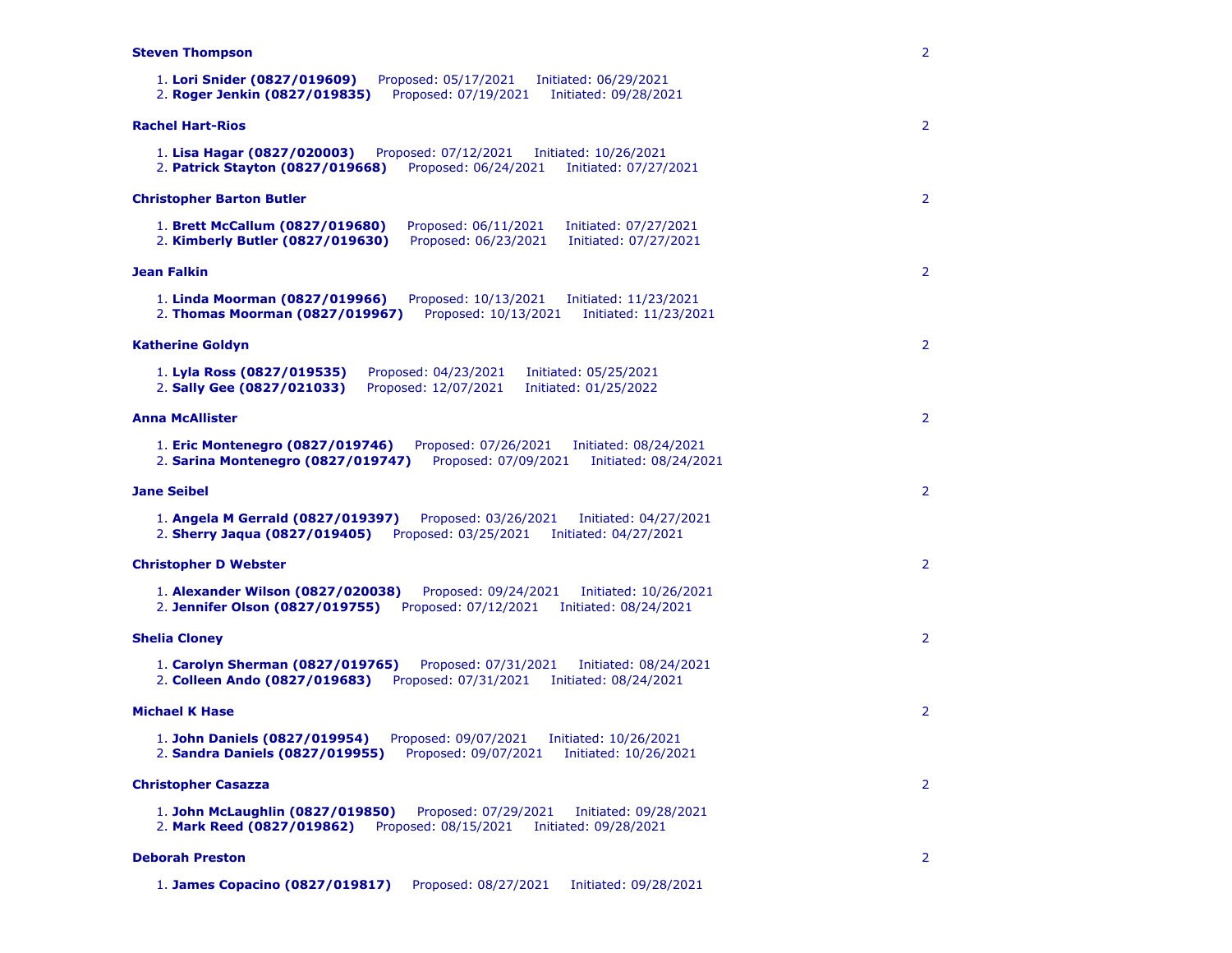2. **Rebecca Roe (0827/020045)** Proposed: 08/27/2021 Initiated: 01/25/2022

| Erika Wiley                                                                                                                                                           | 2            |
|-----------------------------------------------------------------------------------------------------------------------------------------------------------------------|--------------|
| 1. Melissa Coffey (0827/019695)<br>Proposed: 08/02/2021<br>Initiated: 09/28/2021<br>2. Shannon Fenton (0827/019997)<br>Proposed: 09/22/2021<br>Initiated: 10/26/2021  |              |
| <b>Erika Peterson</b>                                                                                                                                                 | 2            |
| 1. Amy Gentzkow (0827/019825)<br>Proposed: 07/29/2021<br>Initiated: 10/26/2021<br>2. Elizabeth Rubin (0827/019764)<br>Proposed: 07/12/2021<br>Initiated: 08/24/2021   |              |
| <b>Dennis Flynn</b>                                                                                                                                                   | 2            |
| 1. Kenneth Hicks (0827/019647)<br>Proposed: 06/13/2021<br>Initiated: 08/24/2021<br>2. Thomas Goodspeed (0827/019828)<br>Proposed: 08/09/2021<br>Initiated: 10/26/2021 |              |
| <b>Jeffrey K Perry</b>                                                                                                                                                | 1            |
| 1. Robert Gassen (0827/019398)<br>Proposed: 03/05/2021<br>Initiated: 04/27/2021                                                                                       |              |
| <b>Carol A Beard</b>                                                                                                                                                  | $\mathbf{1}$ |
| 1. James Sabbatini (0827/019608)<br>Proposed: 05/17/2021<br>Initiated: 06/29/2021                                                                                     |              |
| <b>Melissa B Smith</b>                                                                                                                                                | $\mathbf{1}$ |
| Proposed: 07/13/2021<br>1. Jennifer Martin (0827/019849)<br>Initiated: 09/28/2021                                                                                     |              |
| <b>Jennifer Morris</b>                                                                                                                                                | $\mathbf{1}$ |
| 1. Aimee Mell (0827/018302)<br>Proposed: 02/23/2022<br>Reinstated: 03/11/2022                                                                                         |              |
| <b>Alan Brian Lamp</b>                                                                                                                                                | 1            |
| 1. Loren Hallstrom (0827/019513)<br>Proposed: 04/19/2021<br>Initiated: 09/28/2021                                                                                     |              |
| Mac Jahn                                                                                                                                                              | 1            |
| Proposed: 05/17/2021<br>Initiated: 06/22/2021<br>1. Jody Fewel (0827/019578)                                                                                          |              |
| <b>Natalie Godinez</b>                                                                                                                                                | 1            |
| Proposed: 12/13/2021<br>1. Rick Olson (0827/021048)<br>Initiated: 01/25/2022                                                                                          |              |
| <b>Timothy McDonnell</b>                                                                                                                                              | $\mathbf{1}$ |
| 1. Brian Martin (0827/020015)<br>Proposed: 08/18/2021<br>Initiated: 10/26/2021                                                                                        |              |
| <b>Sue Gregor</b>                                                                                                                                                     | 1            |
| 1. Richard Cunliffe (0827/019635)<br>Proposed: 05/12/2021<br>Initiated: 09/28/2021                                                                                    |              |
| <b>Patricia Bennett</b>                                                                                                                                               | $\mathbf{1}$ |
| 1. Ted McMahon (0827/019745)<br>Proposed: 06/05/2021<br>Initiated: 09/28/2021                                                                                         |              |
| <b>Elaine Ringo</b>                                                                                                                                                   | 1            |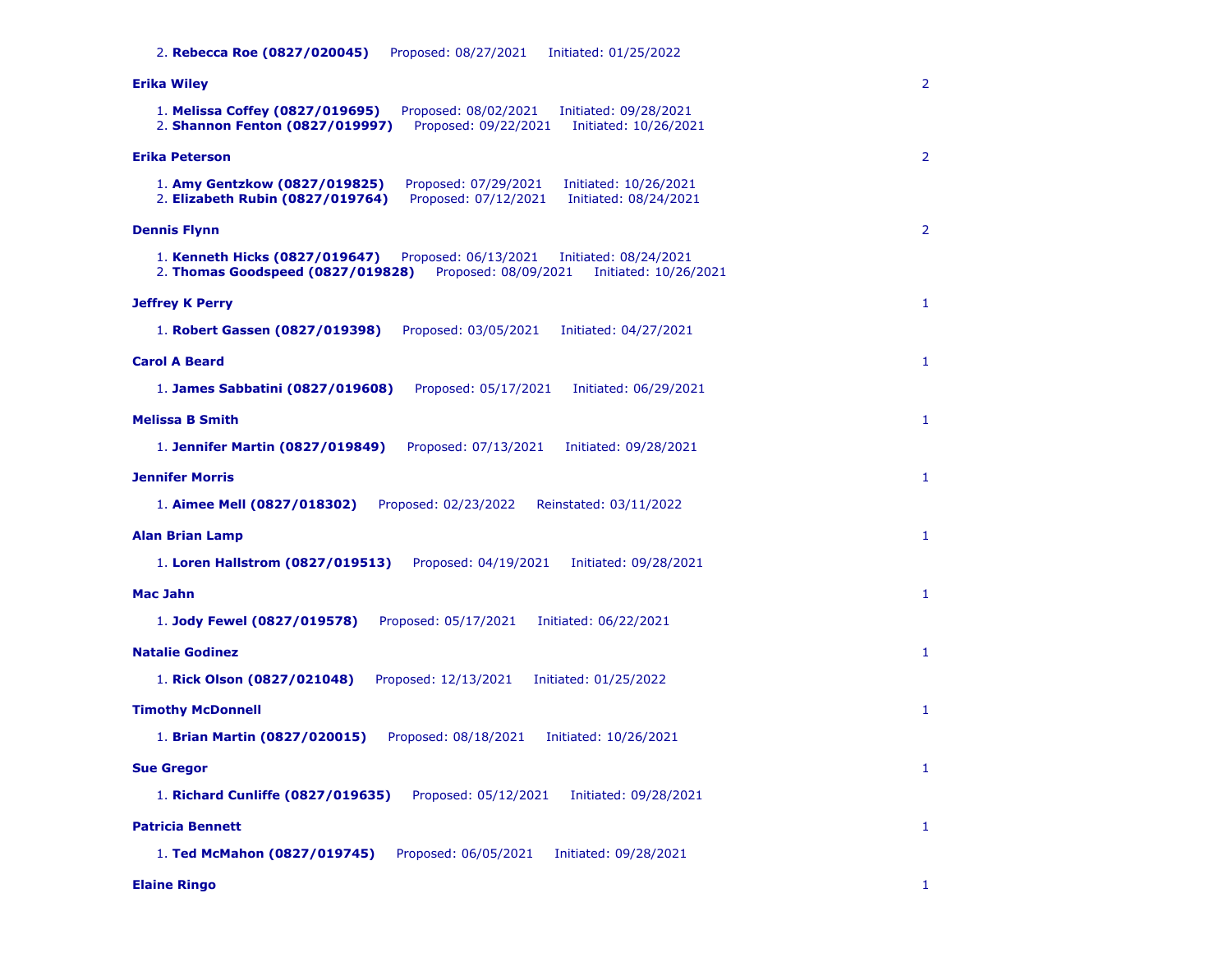| <b>Allison Osenar</b>                                                                     | 1            |
|-------------------------------------------------------------------------------------------|--------------|
| 1. Timothy J Hanser (0827/021082)<br>Proposed: 01/24/2022<br>Initiated: 02/22/2022        |              |
| <b>Susan McGogney</b>                                                                     | 1            |
| 1. Carolyn Fossum-Miller (0827/019822)<br>Proposed: 07/30/2021<br>Initiated: 09/28/2021   |              |
| <b>Cary Purvis</b>                                                                        | $\mathbf{1}$ |
| 1. Susan Johnston (0827/019836)<br>Proposed: 08/23/2021<br>Initiated: 09/28/2021          |              |
| <b>Ben Austin</b>                                                                         | 1            |
| 1. Greg Austin (0827/021072)<br>Proposed: 01/17/2022<br>Initiated: 02/22/2022             |              |
| <b>Mark Marzano</b>                                                                       | $\mathbf{1}$ |
| 1. Ryan Nordine (0827/019661)<br>Proposed: 06/28/2021<br>Initiated: 07/27/2021            |              |
| Lb Day                                                                                    | $\mathbf{1}$ |
| 1. Patricia Shannon-Garvey (0827/019890)<br>Proposed: 08/03/2021<br>Initiated: 09/28/2021 |              |
| <b>John McLaughlin</b>                                                                    | $\mathbf{1}$ |
| Proposed: 10/07/2021<br>1. Ryan Stamper (0827/021017)<br>Initiated: 01/25/2022            |              |
| <b>Robyn Middleton</b>                                                                    | 1            |
| 1. Nancy Hunter (0827/019733)<br>Proposed: 07/07/2021<br>Initiated: 08/24/2021            |              |
| <b>Stephanie Hillman</b>                                                                  | $\mathbf{1}$ |
| 1. Rachael Hogan (0827/019518)<br>Proposed: 05/03/2021<br>Initiated: 05/25/2021           |              |
| <b>Heidi Nielson</b>                                                                      | 1            |
| 1. Lorraine Maier (0827/019594)<br>Proposed: 04/26/2021<br>Initiated: 06/22/2021          |              |
| <b>Tracey Kopp</b>                                                                        | $\mathbf{1}$ |
| 1. Jennifer Berg (0827/019808)<br>Proposed: 08/09/2021<br>Initiated: 09/28/2021           |              |
| <b>Jenna Olson</b>                                                                        | $\mathbf{1}$ |
| 1. Monique Costalas (0827/019697)<br>Proposed: 07/19/2021<br>Initiated: 08/24/2021        |              |
| <b>Kurt Nelson</b>                                                                        | $\mathbf{1}$ |
| 1. Caroline Ann Neu (0827/019598)<br>Proposed: 05/25/2021<br>Initiated: 06/22/2021        |              |
| <b>Sandra Conry</b>                                                                       | $\mathbf{1}$ |
| 1. Barbara Hull (0827/019517)<br>Proposed: 03/15/2021<br>Initiated: 06/22/2021            |              |

**Andrew Drake** 1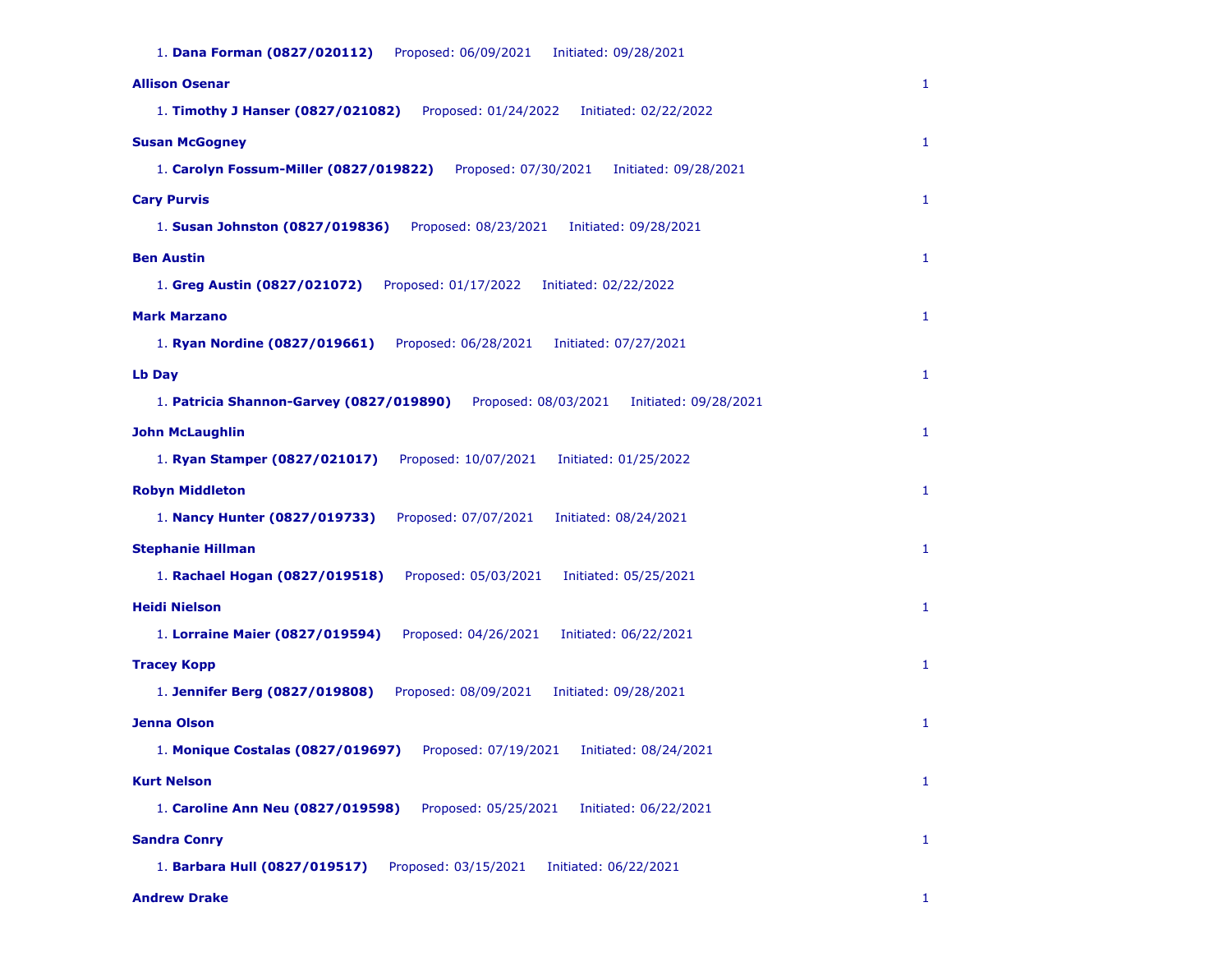1. **Hasna Atry (0827/021003)** Proposed: 08/10/2021 Initiated: 08/24/2021 **Dusty Hoerler** 1. **Jordan T Adams (0827/019681)** Proposed: 07/23/2021 Initiated: 09/28/2021 1 **Christina Stauss** 1. **Daniel Willyard (0827/020059)** Proposed: 09/05/2021 Initiated: 11/23/2021 1 **Kristie Gamer** 1. **Mary Ingraham (0827/019993)** Proposed: 08/15/2021 Initiated: 01/25/2022 1 **Laura Donnell** 1. **Amanda Bleu Clark (0827/021009)** Proposed: 12/02/2021 Initiated: 02/22/2022 1 **Johnny Muzevic** 1. **Stephen Kelly (0827/019566)** Proposed: 04/02/2021 Initiated: 05/25/2021 1 **Phillip Joost** 1. **Cindy Terwilleger (0827/019673)** Proposed: 04/12/2021 Initiated: 07/27/2021 1 **Annmarie Kelly** 1. **Kay Allfrey (0827/019623)** Proposed: 05/14/2021 Initiated: 08/24/2021 1 **Yolanda Morris** 1. **Brett Humphrey (0827/021019)** Proposed: 06/01/2021 Initiated: 12/14/2021 Reinstated: 12/02/2021 Affiliated: 12/06/2021 1 **Patricia Mitchell** 1. **Meagan Ganzer (0827/019716)** Proposed: 06/29/2021 Initiated: 08/24/2021 1 **William J Franz** 1. **Ross Anderson (0827/019624)** Proposed: 06/01/2021 Initiated: 07/27/2021 1 **Rachel Montgomery** 1. **Blake Raney (0827/019532)** Proposed: 04/23/2021 Initiated: 05/25/2021 1 **A Morgan Thomas** 1. **Loretta Healy (0827/021060)** Proposed: 11/01/2021 Initiated: 01/25/2022 1 **Terri Leigh Booth** 1. **Shannon Robinson (0827/020029)** Proposed: 10/01/2021 Initiated: 10/26/2021 1 **Jenny Joyce** 1. **Boston Nyer (0827/020021)** Proposed: 09/02/2021 Initiated: 11/23/2021 1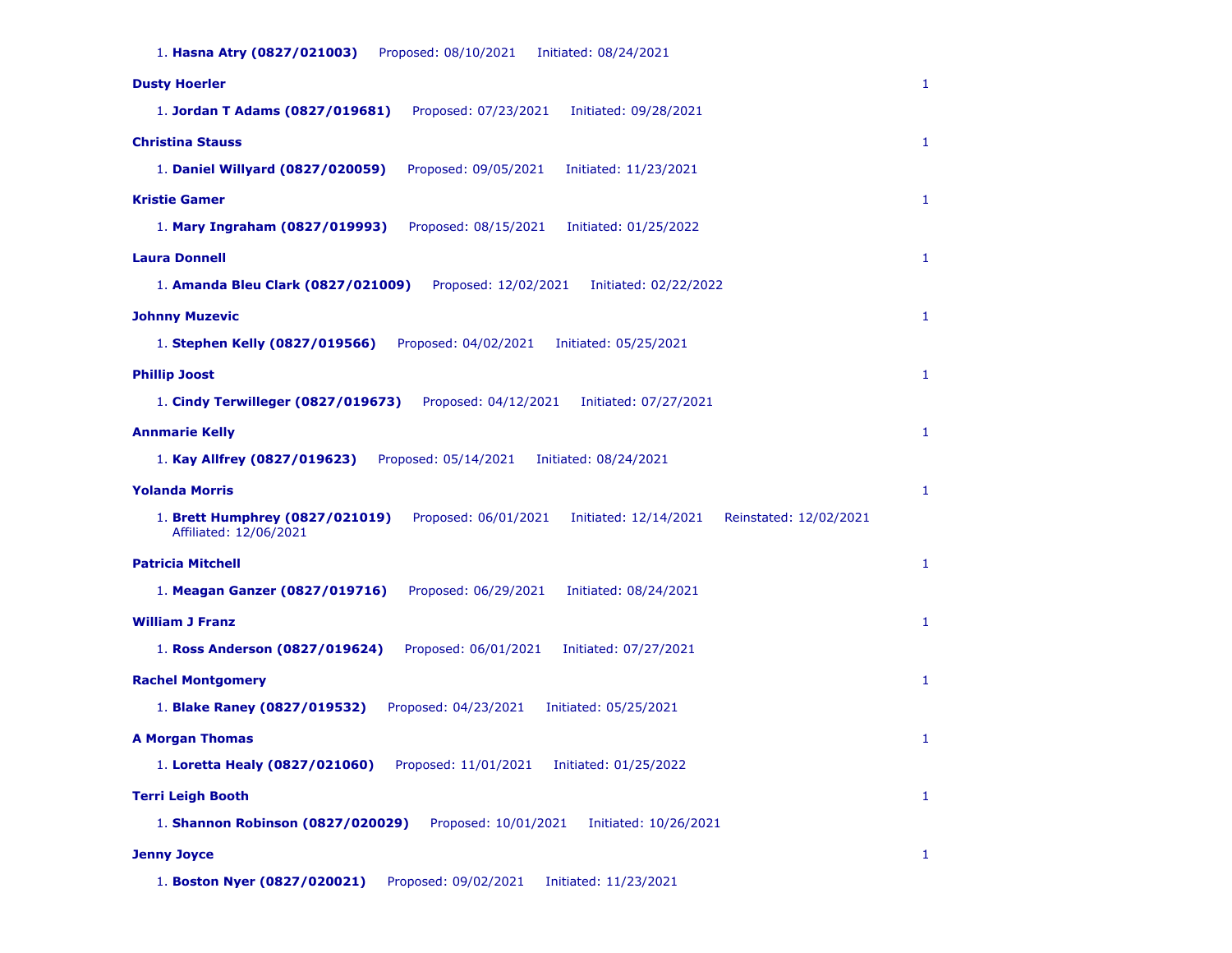| <b>Darrell Kirk</b>                                                                       | 1            |
|-------------------------------------------------------------------------------------------|--------------|
| 1. Yakov Polyakov (0827/019759)<br>Proposed: 07/20/2021<br>Initiated: 09/28/2021          |              |
| <b>Janet Holm</b>                                                                         | 1            |
| 1. Marcia Nelson (0827/019968)<br>Proposed: 09/27/2021<br>Initiated: 11/23/2021           |              |
| <b>Elizabeth McAuliff</b>                                                                 | $\mathbf{1}$ |
| 1. David Sabban (0827/020048)<br>Proposed: 10/12/2021<br>Initiated: 11/23/2021            |              |
| <b>Susan Huber</b>                                                                        | $\mathbf{1}$ |
| 1. Colleen Pacheco (0827/019887)<br>Proposed: 08/23/2021<br>Initiated: 09/28/2021         |              |
| <b>Robert Rose-Leigh</b>                                                                  | $\mathbf{1}$ |
| 1. Kimmelle A Peterson (2148/005101)<br>Proposed: 10/25/2020<br>Initiated: 07/24/2021     |              |
| <b>Linda Lathrop</b>                                                                      | 1            |
| 1. Melinda Mundt-McCartay (0827/014410)<br>Proposed: 05/25/2021<br>Reinstated: 05/26/2021 |              |
| <b>Alyssa Lindsay</b>                                                                     | 1            |
| 1. Stephanie Joyce (0827/020008)<br>Proposed: 08/05/2021<br>Initiated: 10/26/2021         |              |
| <b>Katherine Boury</b>                                                                    | 1            |
| 1. Patrick Meyers (0827/020017)<br>Proposed: 10/01/2021<br>Initiated: 10/26/2021          |              |
| <b>Susan Clauson</b>                                                                      | 1            |
| 1. Jennifer Crowley (0827/019726)<br>Proposed: 10/20/2021<br>Initiated: 11/23/2021        |              |
| <b>Jodi Wilks</b>                                                                         | $\mathbf{1}$ |
| 1. Diane Marston (0827/020014)<br>Proposed: 08/27/2021<br>Initiated: 10/26/2021           |              |
| <b>Brick Harris</b>                                                                       | 1            |
| Proposed: 06/28/2021<br>Initiated: 08/24/2021<br>1. Angela Brock (0827/019629)            |              |
| <b>Susan Ward</b>                                                                         | $\mathbf{1}$ |
| Proposed: 02/03/2022<br>1. Ellsa Kunz (0827/021087)<br>Initiated: 02/22/2022              |              |
| <b>Yana Rodin Tracy</b>                                                                   | 1            |
| 1. Annie Groeninger (0827/019731)<br>Proposed: 09/30/2021<br>Initiated: 11/23/2021        |              |
| <b>Timothy Burggraff</b>                                                                  | $\mathbf{1}$ |
| Proposed: 02/11/2022<br>1. Jeremiah D Cook (0827/021940)<br>Initiated: 03/22/2022         |              |
| <b>Nestor Tamayao</b>                                                                     | $\mathbf{1}$ |
| 1. Loren Armstrong (0827/019625)<br>Proposed: 06/30/2021<br>Initiated: 07/27/2021         |              |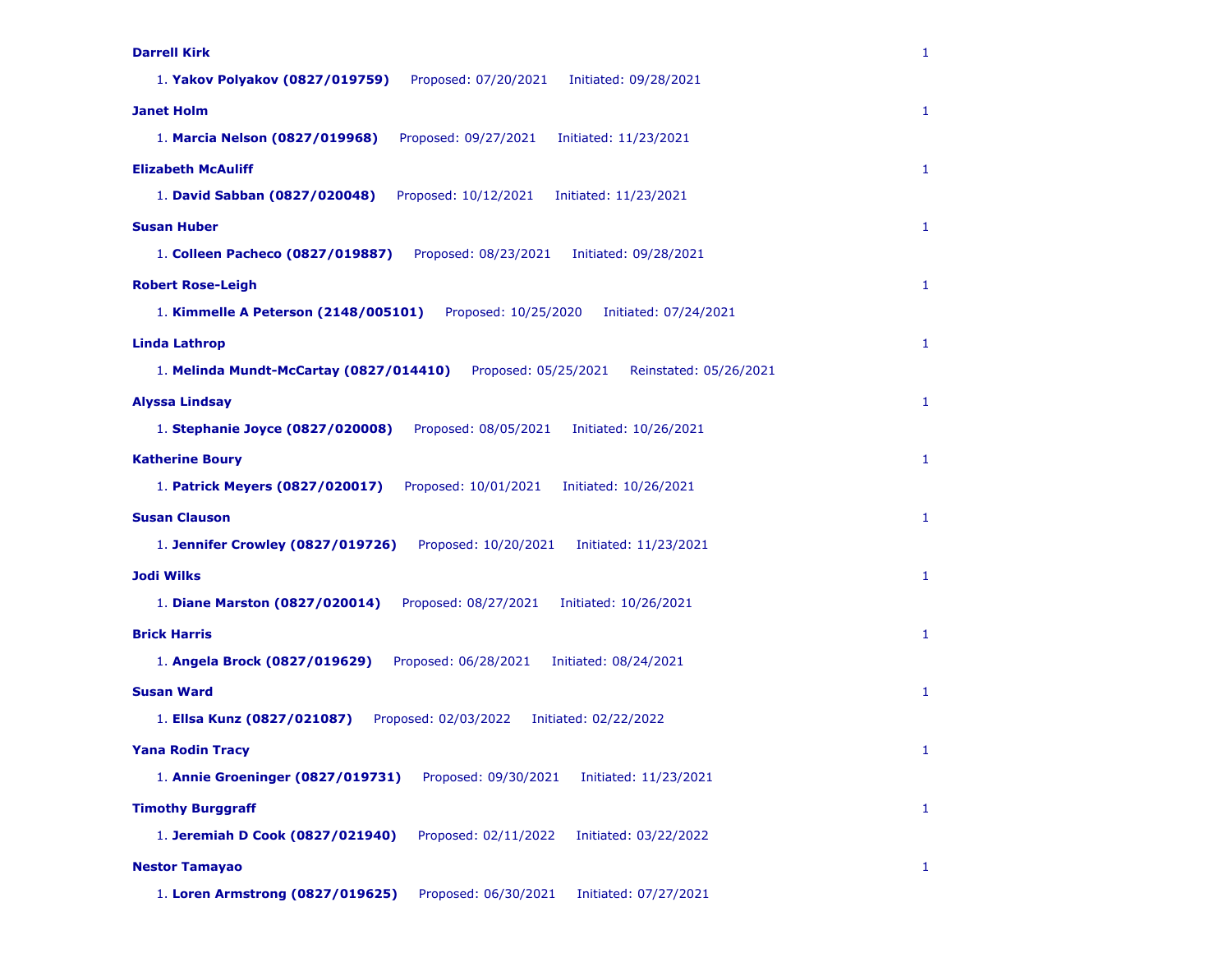| <b>Jacque Sigurdson</b>                                                              | 1            |
|--------------------------------------------------------------------------------------|--------------|
| 1. Jack Connick (0827/019572)<br>Proposed: 05/17/2021<br>Initiated: 06/22/2021       |              |
| <b>Grant Douglas Downey</b>                                                          | 1            |
| 1. Alan Figura (0827/019579)<br>Proposed: 05/17/2021<br>Initiated: 06/21/2021        |              |
| <b>Lee Burns</b>                                                                     | 1            |
| 1. Alfred E Donohue (0827/017686)<br>Proposed: 11/29/2021<br>Reinstated: 12/14/2021  |              |
| <b>Cindy Ryan Peterson</b>                                                           | 1            |
| 1. Trila Bumstead (0827/019687)<br>Proposed: 06/05/2021<br>Initiated: 08/24/2021     |              |
| <b>William Rowlands</b>                                                              | 1            |
| 1. Kate L Diamond (0827/019819)<br>Proposed: 07/26/2021<br>Initiated: 10/26/2021     |              |
| <b>Chris Hennessy</b>                                                                | 1            |
| 1. Timothy L Swetonic (0827/019537)<br>Proposed: 04/27/2021<br>Initiated: 05/25/2021 |              |
| <b>Wynden Hawkins</b>                                                                | 1            |
| 1. Corey J Marx (0827/021044)<br>Proposed: 12/31/2021<br>Initiated: 03/22/2022       |              |
| <b>Pamela Reynolds</b>                                                               | 1            |
| 1. Sara Crissman (0827/019634)<br>Proposed: 05/14/2021<br>Initiated: 07/27/2021      |              |
| <b>Monika MacGuffie</b>                                                              | 1            |
| 1. Andrew Vadas (0827/019675)<br>Proposed: 05/05/2021<br>Initiated: 07/27/2021       |              |
| <b>Traci Schlosser</b>                                                               | 1            |
| 1. Jennifer Willcox (0827/021956)<br>Proposed: 02/17/2022<br>Initiated: 03/22/2022   |              |
| <b>Andrew Neilson</b>                                                                | 1            |
| 1. Tyler Lininger (0827/019741)<br>Proposed: 07/31/2021<br>Initiated: 08/24/2021     |              |
| <b>Philipp Aldridge</b>                                                              | $\mathbf{1}$ |
| 1. Charlene Ebert (0827/019712)<br>Proposed: 07/12/2021<br>Initiated: 08/24/2021     |              |
| <b>Kimberly Wagoner</b>                                                              | 1            |
| 1. Stephanie Lucash (0827/019652)<br>Proposed: 06/07/2021<br>Initiated: 07/27/2021   |              |
| <b>Sue Daley</b>                                                                     | 1            |
| 1. d'Auria Groux-Holt (0827/021012)<br>Proposed: 09/01/2021<br>Initiated: 01/25/2022 |              |
| <b>Christen Brooke</b>                                                               | 1            |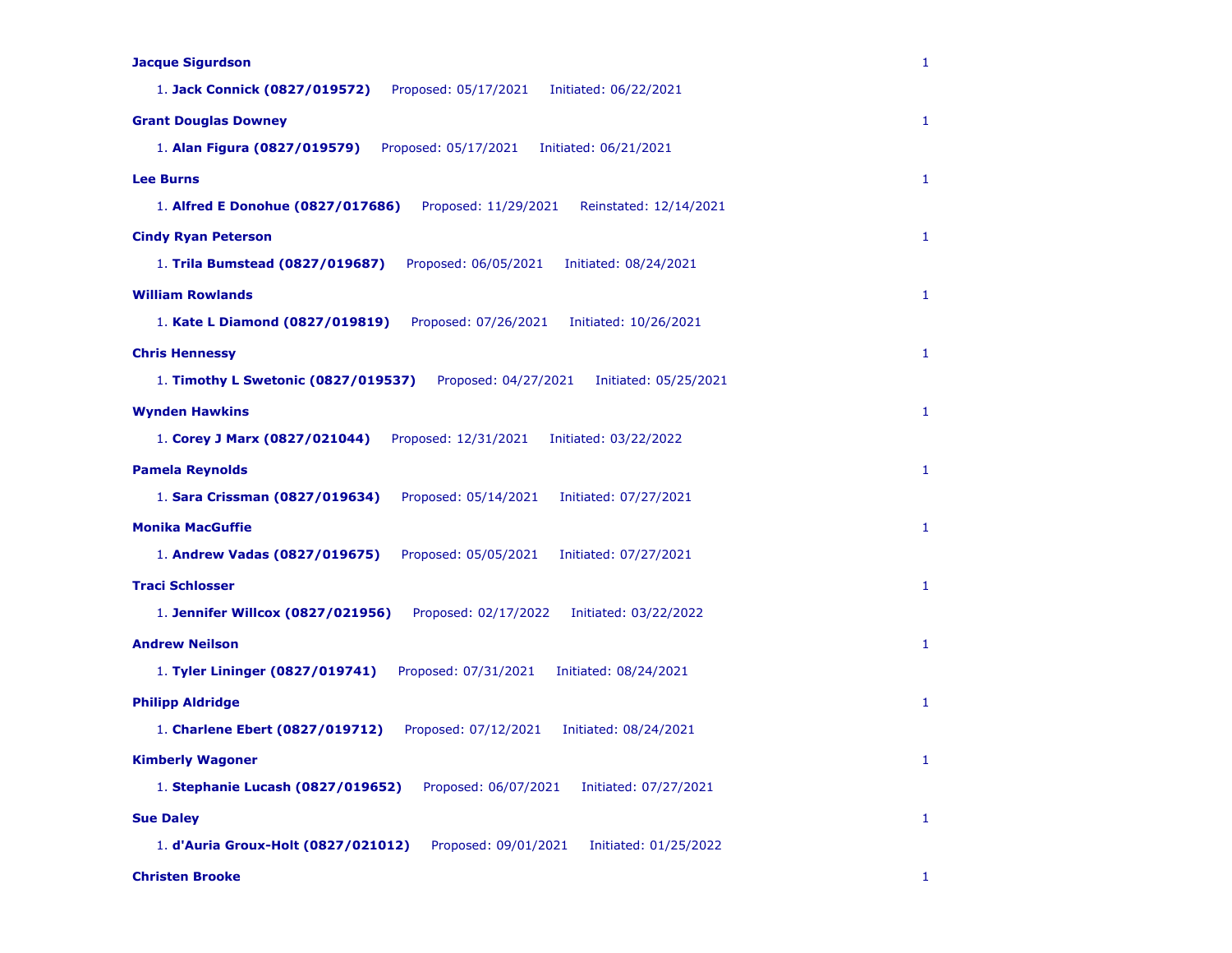| 1. Lina Karman (0827/019735)<br>Proposed: 06/21/2021<br>Initiated: 08/24/2021          |              |
|----------------------------------------------------------------------------------------|--------------|
| <b>Anita Lester</b>                                                                    | 1            |
| 1. Wil Barrett (0827/019949)<br>Proposed: 09/21/2021<br>Initiated: 11/23/2021          |              |
| <b>Margaret V Berg</b>                                                                 | $\mathbf{1}$ |
| 1. Donna Linn (0827/019742)<br>Proposed: 07/25/2021<br>Initiated: 08/24/2021           |              |
| <b>Karl Johan Erik Uri</b>                                                             | $\mathbf{1}$ |
| 1. Matthew Harvey (0827/018781)<br>Proposed: 07/27/2021<br>Reinstated: 10/12/2021      |              |
| <b>Anne Delucchi</b>                                                                   | $\mathbf{1}$ |
| 1. Jeanine Benham-Jones (0827/021073)<br>Proposed: 11/15/2021<br>Initiated: 02/22/2022 |              |
| <b>Willam Simpson</b>                                                                  | $\mathbf{1}$ |
| Proposed: 05/27/2021<br>1. Teresa Loreen (0092/029693)<br>Initiated: 09/09/2021        |              |
| <b>August Matteo</b>                                                                   | 1            |
| 1. Keegan Nokes (0827/019752)<br>Proposed: 07/19/2021<br>Initiated: 08/24/2021         |              |
| <b>Ashley Belfsky</b>                                                                  | $\mathbf{1}$ |
| 1. Tyra Parks (0827/019756)<br>Proposed: 07/12/2021<br>Initiated: 08/24/2021           |              |
| <b>Theodore Koslowsky</b>                                                              | 1            |
| 1. Moon Koslowsky (0827/020009)<br>Proposed: 09/30/2021<br>Initiated: 10/26/2021       |              |
| <b>Greta Phillips</b>                                                                  | 1            |
| 1. Gail Olson Laing (0827/020042)<br>Proposed: 10/08/2021<br>Initiated: 11/23/2021     |              |
| <b>Robin Gene Haley</b>                                                                | $\mathbf{1}$ |
| 1. Jeanne Mathews (0092/029507)<br>Proposed: 02/01/2022<br>Reinstated: 02/03/2022      |              |
| <b>Katie Barrett</b>                                                                   | 1            |
| 1. Mary Waterhouse (0827/019541)<br>Proposed: 05/05/2021<br>Initiated: 05/25/2021      |              |
| <b>Janis Levine</b>                                                                    | $\mathbf{1}$ |
| 1. Saul Kindreis (0827/019882)<br>Proposed: 08/15/2021<br>Initiated: 09/28/2021        |              |
| <b>Ryan Jensen</b>                                                                     | $\mathbf{1}$ |
| Proposed: 05/12/2021<br>1. Kristopher Keil (0174/044586)<br>Initiated: 05/20/2021      |              |
| <b>Marty Paulson</b>                                                                   | $\mathbf{1}$ |
| 1. Gretchen J Marks (0827/019886)<br>Proposed: 08/17/2021<br>Initiated: 09/28/2021     |              |

**Daniel Eneberg** 1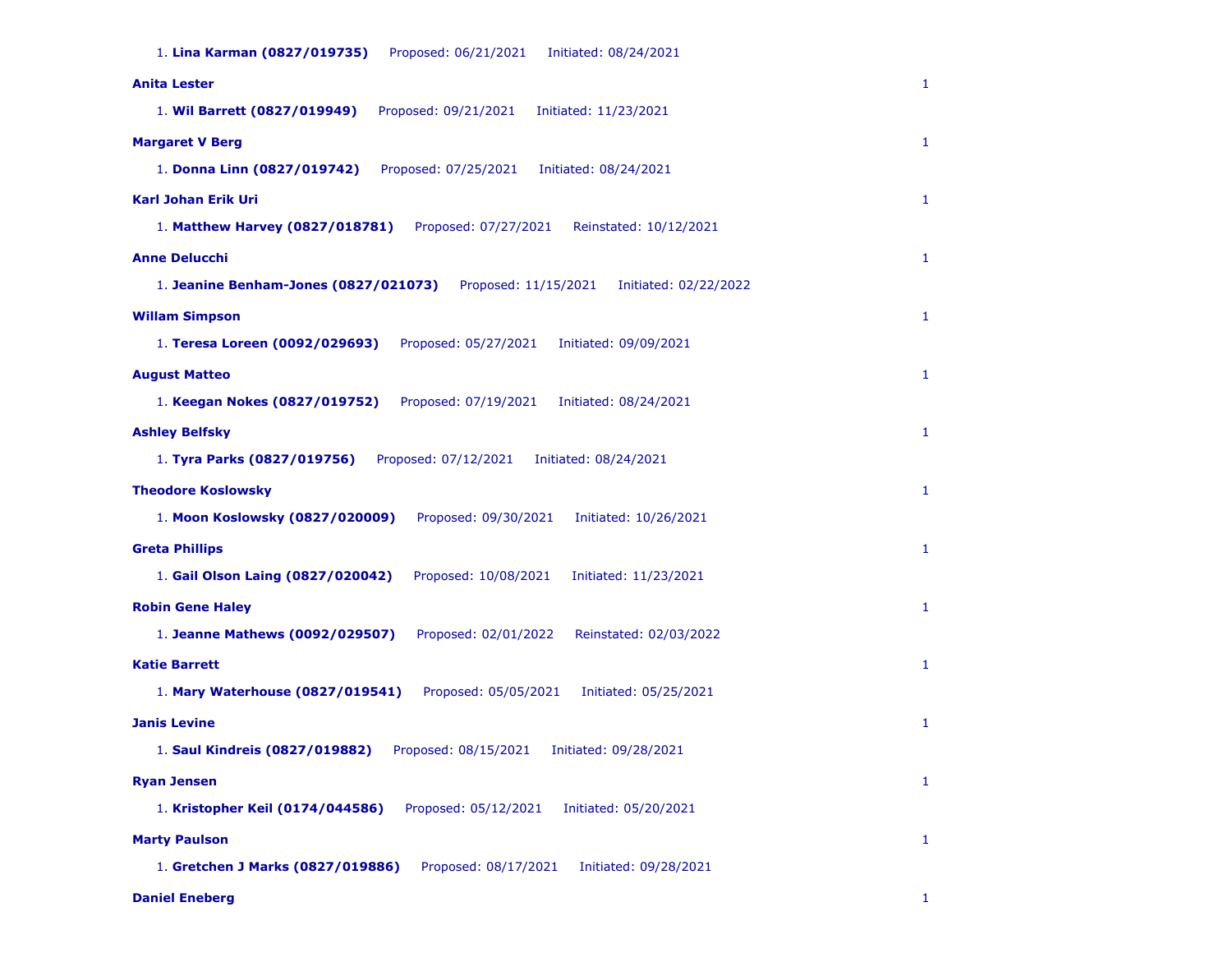| 1. David Eneberg (0479/018035)<br>Proposed: 11/04/2021<br>Initiated: 11/18/2021     |              |
|-------------------------------------------------------------------------------------|--------------|
| <b>William Fortunato</b>                                                            | 1            |
| 1. Mary Alice Hamann (0827/019719)<br>Proposed: 07/12/2021<br>Initiated: 08/24/2021 |              |
| <b>Matthew Lambert</b>                                                              | 1            |
| Proposed: 05/13/2021<br>1. Eric Dagg (0827/015644)<br>Reinstated: 05/13/2021        |              |
| <b>Lori Moriarty</b>                                                                | $\mathbf{1}$ |
| Proposed: 09/01/2021<br>1. Cynthia Moriarty (0827/019852)<br>Initiated: 09/28/2021  |              |
| <b>David Rider</b>                                                                  | $\mathbf{1}$ |
| 1. Erica Kerwien (0827/021040)<br>Proposed: 12/13/2021<br>Initiated: 01/25/2022     |              |
| <b>Cathy Sampson</b>                                                                | $\mathbf{1}$ |
| Proposed: 05/10/2021<br>1. Angela Cooper (0827/019633)<br>Initiated: 07/27/2021     |              |
| <b>Ryan Burt</b>                                                                    | $\mathbf{1}$ |
| 1. Brian Don Burt (0827/019689)<br>Proposed: 07/21/2021<br>Initiated: 08/24/2021    |              |
| <b>Bruce Bannister</b>                                                              | $\mathbf{1}$ |
| 1. Don Bannister (0827/019626)<br>Proposed: 06/05/2021<br>Initiated: 07/27/2021     |              |
| <b>Carman Kloth</b>                                                                 | 1            |
| 1. Kelly Delahunty (0827/021010)<br>Proposed: 11/17/2021<br>Initiated: 01/25/2022   |              |
| <b>Jeffrey Harris</b>                                                               | 1            |
| 1. Deven Wilson (0827/019775)<br>Proposed: 06/21/2021<br>Initiated: 08/24/2021      |              |
| <b>Sadie Agurkis</b>                                                                | 1            |
| 1. Courtney Anderson (0827/021935)<br>Proposed: 03/02/2022<br>Initiated: 03/22/2022 |              |
| <b>James Sabbatini</b>                                                              | $\mathbf{1}$ |
| 1. Cary Washburn (0827/021056)<br>Proposed: 11/29/2021<br>Initiated: 01/25/2022     |              |
| <b>Kimberly Virant</b>                                                              | $\mathbf{1}$ |
| 1. Jodi Goetz (0827/021034)<br>Proposed: 12/10/2021<br>Initiated: 01/25/2022        |              |
| <b>Jennifer Olson</b>                                                               | $\mathbf{1}$ |
| 1. Bonita Kae Kiley (0827/021015)<br>Proposed: 11/15/2021<br>Initiated: 01/25/2022  |              |
| John J Ulle Jr                                                                      | 1            |
| 1. Kacey Kroeger (0827/017661)<br>Proposed: 05/17/2021<br>Reinstated: 05/20/2021    |              |

# **Douglas Henderson** 1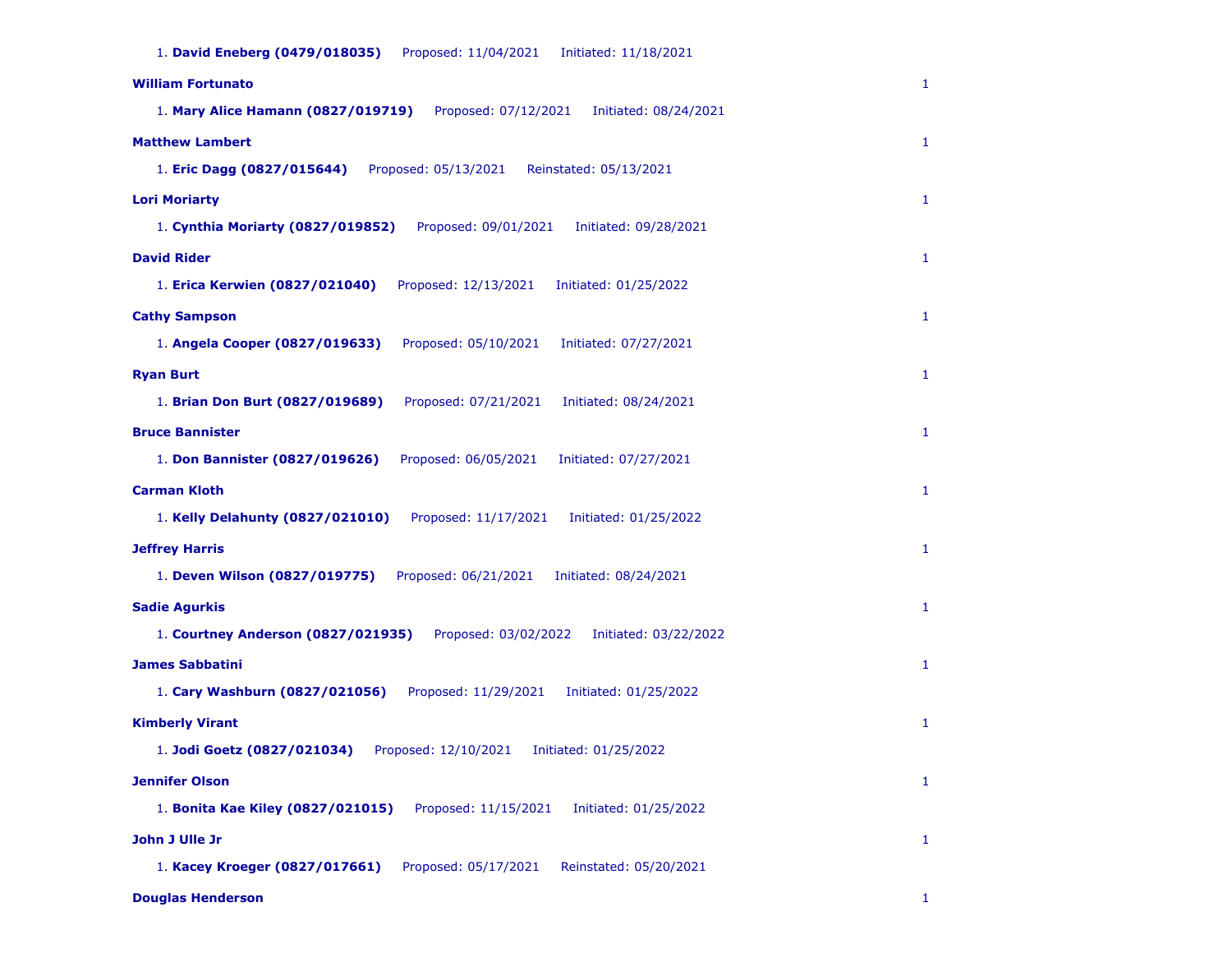| 1. Adam Jovanovich (0827/019734)<br>Proposed: 06/16/2021<br>Initiated: 08/24/2021                                |              |
|------------------------------------------------------------------------------------------------------------------|--------------|
| <b>Sue Parson</b>                                                                                                | $\mathbf{1}$ |
| 1. Ingrid Parson (0827/019603)<br>Proposed: 05/07/2021<br>Initiated: 06/22/2021                                  |              |
| <b>Kelly Blake</b>                                                                                               | $\mathbf{1}$ |
| 1. Shannon Hill Hanson (0827/014739)<br>Proposed: 07/27/2021<br>Reinstated: 08/10/2021<br>Affiliated: 08/10/2021 |              |
|                                                                                                                  |              |
| <b>John O Ellingboe</b>                                                                                          | $\mathbf{1}$ |
| 1. Cynthia Ege (0827/019821)<br>Proposed: 08/31/2021<br>Initiated: 09/28/2021                                    |              |
| <b>Eric Dagg</b>                                                                                                 | $\mathbf{1}$ |
| 1. Christina White (0827/019613)<br>Proposed: 05/19/2021<br>Initiated: 07/27/2021                                |              |
| <b>Melissa Baldauf</b>                                                                                           | $\mathbf{1}$ |
| 1. Krista Place (0827/019665)<br>Proposed: 06/24/2021<br>Initiated: 07/27/2021                                   |              |
| <b>Robert Wold</b>                                                                                               | $\mathbf{1}$ |
| 1. John P Hiltz (0827/019587)<br>Proposed: 05/19/2021<br>Initiated: 06/22/2021                                   |              |
| <b>Barbara Lee</b>                                                                                               | $\mathbf{1}$ |
| 1. Scott Buchanan (0827/019686)<br>Proposed: 08/05/2021<br>Initiated: 08/24/2021                                 |              |
| <b>Peggy M Anderson</b>                                                                                          | $\mathbf{1}$ |
| 1. Susan Forhan (0827/020000)<br>Proposed: 09/05/2021<br>Initiated: 10/26/2021                                   |              |
| <b>Darrell McManus</b>                                                                                           | $\mathbf{1}$ |
| 1. Kaleigh Zane (0827/019544)<br>Proposed: 05/04/2021<br>Initiated: 05/25/2021                                   |              |
| <b>Erik Skipper</b>                                                                                              | $\mathbf{1}$ |
| 1. Dora Hall (0827/019512)<br>Proposed: 04/09/2021<br>Initiated: 05/25/2021                                      |              |
| <b>Jaedra James</b>                                                                                              | $\mathbf{1}$ |
| 1. Lisa Nix (0827/020019)<br>Proposed: 09/17/2021<br>Initiated: 10/26/2021                                       |              |
| <b>Matthew M Percy</b>                                                                                           | 1            |
| 1. Chris Charla (0827/019694)<br>Proposed: 07/21/2021<br>Initiated: 08/24/2021                                   |              |
| <b>Elizabeth Dahl</b>                                                                                            | $\mathbf{1}$ |
| 1. Mimi Stewart (0827/021070)<br>Proposed: 09/25/2021<br>Initiated: 01/25/2022                                   |              |
| <b>John F Mott</b>                                                                                               | $\mathbf{1}$ |
|                                                                                                                  |              |

1. **Clayton Foster (0827/019823)** Proposed: 07/31/2021 Initiated: 09/28/2021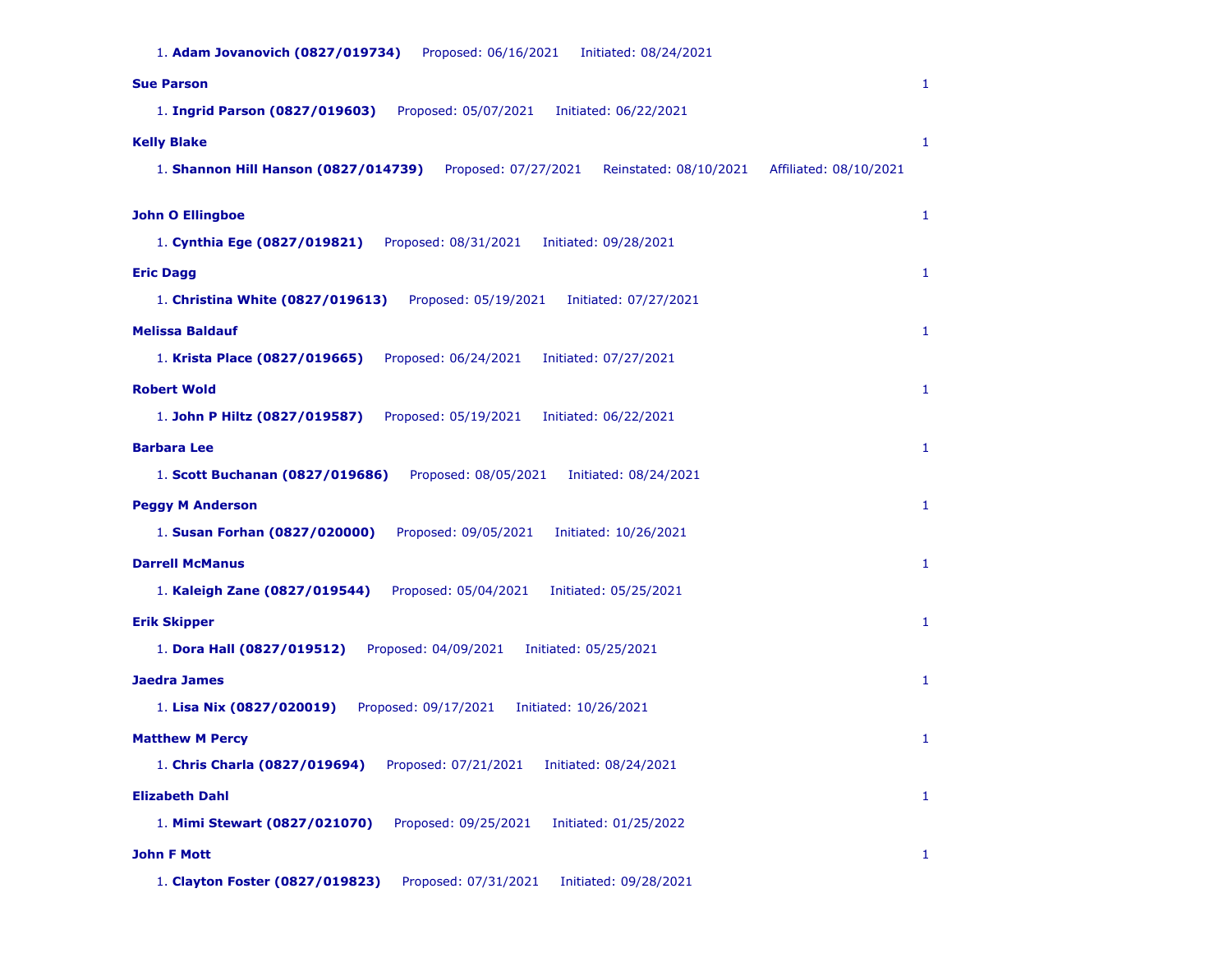| <b>Ronne Linnane III</b>                                                           | $\mathbf{1}$ |
|------------------------------------------------------------------------------------|--------------|
| 1. Scott Linnane (0827/019964)<br>Proposed: 10/25/2021<br>Initiated: 11/23/2021    |              |
| <b>Aaron Jones</b>                                                                 | $\mathbf{1}$ |
| 1. Anne Sullivan (0827/019769)<br>Proposed: 07/06/2021<br>Initiated: 08/24/2021    |              |
| <b>Victoria Kemery</b>                                                             | $\mathbf{1}$ |
| 1. Deanna Baldi (0827/019948)<br>Proposed: 09/13/2021<br>Initiated: 10/26/2021     |              |
| <b>Stuart A Cavness</b>                                                            | $\mathbf{1}$ |
| 1. Kelly Ohm (0827/019970)<br>Proposed: 10/07/2021<br>Initiated: 11/23/2021        |              |
| <b>Karen Mountain</b>                                                              | $\mathbf{1}$ |
| 1. Dawn Aldrich (0827/019947)<br>Proposed: 09/13/2021<br>Initiated: 10/26/2021     |              |
| <b>Douglas Bredal</b>                                                              | $\mathbf{1}$ |
| 1. Katelyn Morgaine (0827/019659)<br>Proposed: 06/21/2021<br>Initiated: 07/27/2021 |              |
| <b>Morgan Ashley</b>                                                               | $\mathbf{1}$ |
| 1. Elliot Easton (0827/019820)<br>Proposed: 07/23/2021<br>Initiated: 09/28/2021    |              |
| <b>Karri Gerling</b>                                                               | $\mathbf{1}$ |
| 1. Katie Palliser (0827/019857)<br>Proposed: 08/18/2021<br>Initiated: 09/28/2021   |              |
| <b>Candice Smith</b>                                                               | $\mathbf{1}$ |
| 1. Nora Maguire (0827/019523)<br>Proposed: 04/26/2021<br>Initiated: 05/25/2021     |              |
| <b>Stacy Drulard</b>                                                               | $\mathbf{1}$ |
| 1. Trinette Carlson (0827/019781)<br>Proposed: 08/03/2021<br>Initiated: 08/24/2021 |              |
| <b>Tracey Frye</b>                                                                 | $\mathbf{1}$ |
| 1. Annabel Bailey (0827/019568)<br>Proposed: 05/14/2021<br>Initiated: 06/22/2021   |              |
| <b>Robin Ogaard</b>                                                                | $\mathbf{1}$ |
| 1. Aaron Bueler (0827/021008)<br>Proposed: 09/22/2021<br>Initiated: 01/25/2022     |              |
| <b>Bradley Lenz</b>                                                                | $\mathbf{1}$ |
| 1. Larry Lenz (0827/019844)<br>Proposed: 08/15/2021<br>Initiated: 09/28/2021       |              |
| <b>Anne Sullivan</b>                                                               | $\mathbf{1}$ |
| 1. Andrea Kearns (0827/019957)<br>Proposed: 09/10/2021<br>Initiated: 11/23/2021    |              |
| <b>Philip Hendley</b>                                                              | $\mathbf{1}$ |
| 1. Dave Madden (0827/021042)<br>Proposed: 11/29/2021<br>Initiated: 01/25/2022      |              |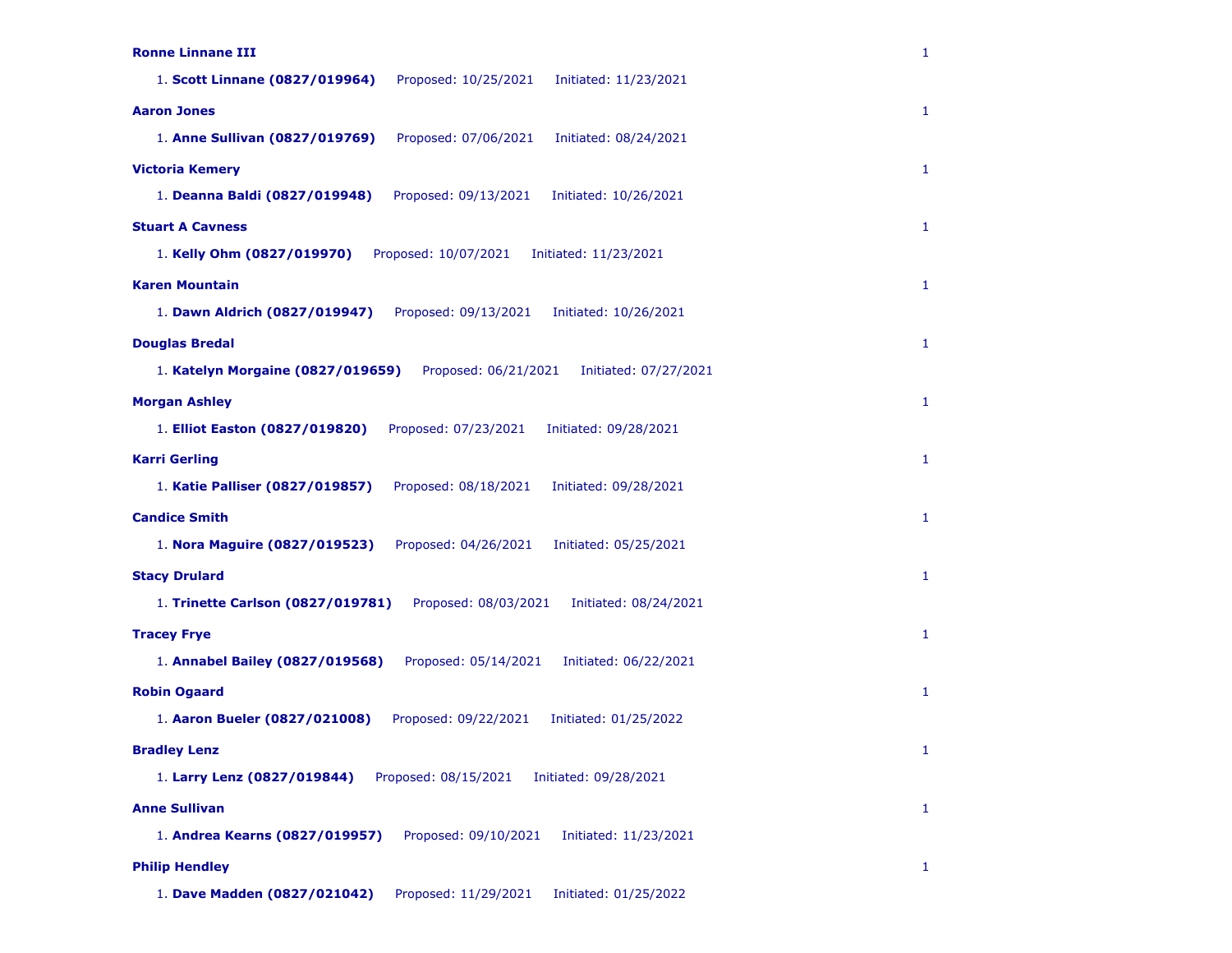| <b>Brian Doherty</b>                                                                   | $\mathbf{1}$ |
|----------------------------------------------------------------------------------------|--------------|
| 1. Wilma Shaw (0827/020031)<br>Proposed: 09/13/2021<br>Initiated: 10/26/2021           |              |
| <b>Christine Hilt</b>                                                                  | $\mathbf{1}$ |
| 1. Eric Campbell (0827/019690)<br>Proposed: 06/21/2021<br>Initiated: 08/24/2021        |              |
| <b>Judy Asplund</b>                                                                    | $\mathbf{1}$ |
| 1. Michael R Gaidos (2143/012189)<br>Proposed: 05/11/2021<br>Initiated: 06/05/2021     |              |
| <b>Mason J Williams</b>                                                                | $\mathbf{1}$ |
| 1. Jay Pedersen (0827/013056)<br>Proposed: 02/08/2022<br>Reinstated: 02/23/2022        |              |
| <b>Robert Robinson</b>                                                                 | $\mathbf{1}$ |
| Proposed: 04/05/2021<br>1. Margaret Anderson (0827/019497)<br>Initiated: 06/22/2021    |              |
| <b>Thomas Layborn</b>                                                                  | $\mathbf{1}$ |
| 1. Wilson G Kerns (2362/002908)<br>Proposed: 04/08/2021<br>Initiated: 05/27/2021       |              |
| <b>Suzanne Kruger Nasman</b>                                                           | $\mathbf{1}$ |
| 1. Steve Gardner (0827/019730)<br>Proposed: 10/26/2021<br>Initiated: 11/23/2021        |              |
| <b>Ted Sweeney</b>                                                                     | 1            |
| 1. Emily Gewax (0827/019826)<br>Proposed: 05/21/2021<br>Initiated: 09/28/2021          |              |
| <b>William Rakatansky</b>                                                              | $\mathbf{1}$ |
| 1. Kristina Lee-Garrido (0827/019962)<br>Proposed: 09/20/2021<br>Initiated: 01/25/2022 |              |
| <b>Karl Jacobson</b>                                                                   | $\mathbf{1}$ |
| 1. Lani Schroeder (0827/021953)<br>Proposed: 02/07/2022<br>Initiated: 03/22/2022       |              |
| <b>Shane Pierard</b>                                                                   | $\mathbf{1}$ |
| 1. Ariadna Santander (0827/021004)<br>Proposed: 09/08/2021<br>Initiated: 09/28/2021    |              |
| <b>Tasha Sigurdson McMullin</b>                                                        | $\mathbf{1}$ |
| 1. Kari L Hedman (0827/019646)<br>Proposed: 06/29/2021<br>Initiated: 07/27/2021        |              |
| <b>Michael S Toupal</b>                                                                | $\mathbf{1}$ |
| 1. Tisha Mahal (0827/015122)<br>Proposed: 08/10/2021<br>Reinstated: 09/30/2021         |              |
| <b>Roberto Cantu</b>                                                                   | $\mathbf{1}$ |
| 1. Timothy E Alward (0827/019803)<br>Proposed: 07/31/2021<br>Initiated: 09/28/2021     |              |

**Mike Strandoo** 1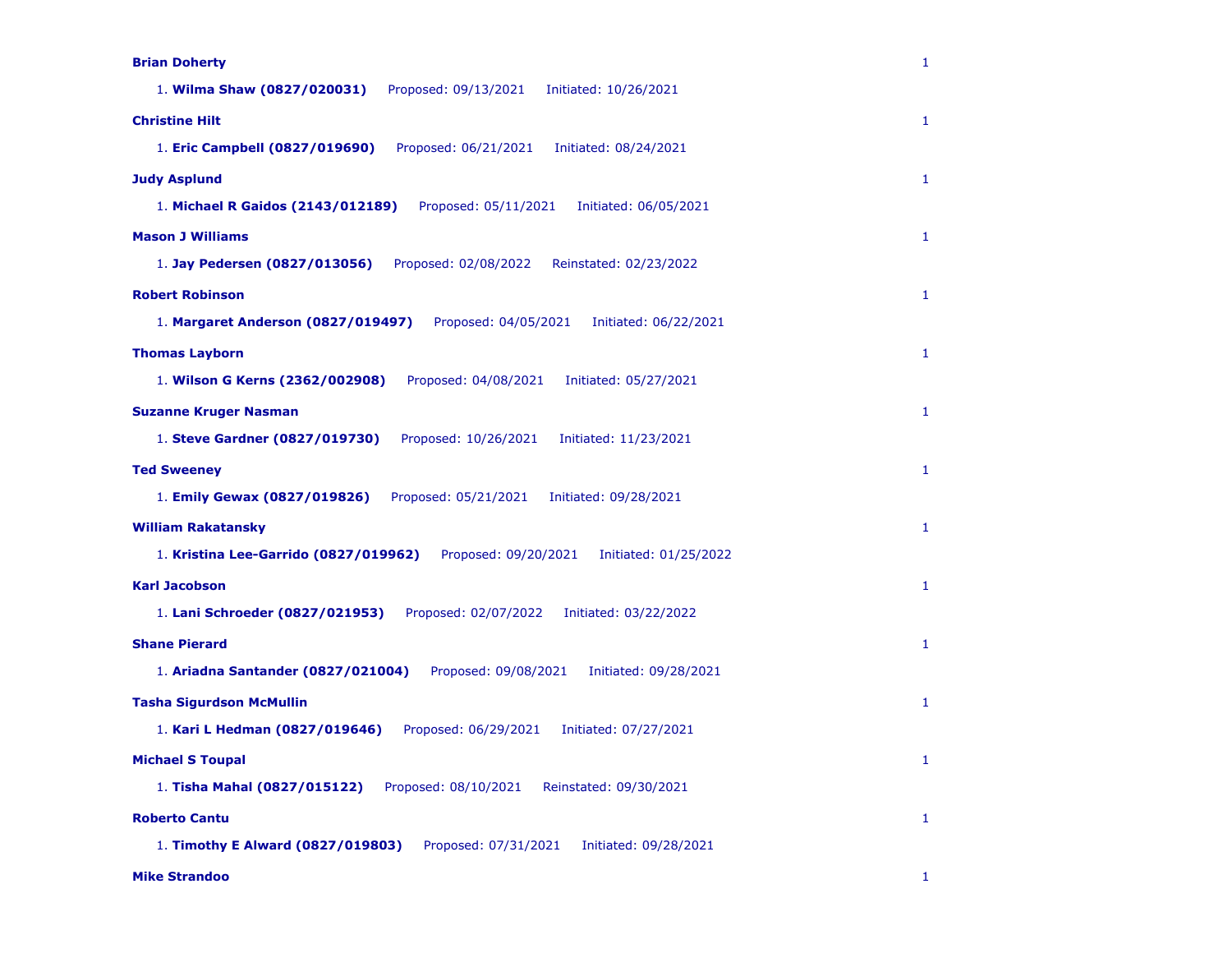| 1. Frank Monez (0827/019851)<br>Proposed: 08/26/2021<br>Initiated: 09/28/2021       |              |
|-------------------------------------------------------------------------------------|--------------|
| <b>Christine Yarrow</b>                                                             | 1            |
| 1. Peter Czark (0827/019636)<br>Proposed: 06/09/2021<br>Initiated: 07/27/2021       |              |
| <b>Matthew Goodmanson</b>                                                           | 1            |
| 1. Jeremy Holt (0827/019956)<br>Proposed: 10/25/2021<br>Initiated: 11/23/2021       |              |
| <b>Leesa Wright</b>                                                                 | 1            |
| 1. Kimberly Virant (0827/019888)<br>Proposed: 08/04/2021<br>Initiated: 09/28/2021   |              |
| <b>Mark English</b>                                                                 | $\mathbf{1}$ |
| 1. Thomas Sheehan (0827/021954)<br>Proposed: 02/23/2022<br>Initiated: 03/22/2022    |              |
| <b>Melissa Wagenbrenner</b>                                                         | $\mathbf{1}$ |
| 1. Leslye Lounsberry (0827/019407)<br>Proposed: 03/30/2021<br>Initiated: 04/27/2021 |              |
| <b>Mark K Dean</b>                                                                  | $\mathbf{1}$ |
| Proposed: 06/02/2021<br>1. John Morris (0174/044598)<br>Initiated: 06/14/2021       |              |
| <b>Tomo Olsen</b>                                                                   | 1            |
| 1. Leslie Morgan (0827/019679)<br>Proposed: 07/06/2021<br>Initiated: 09/28/2021     |              |
| <b>Allan Kurz</b>                                                                   | 1            |
| 1. Doss Walters (0827/020057)<br>Proposed: 10/06/2021<br>Initiated: 11/23/2021      |              |
| <b>Steven Rollert</b>                                                               | 1            |
| 1. Jason Lambacher (0827/019740)<br>Proposed: 07/29/2021<br>Initiated: 09/28/2021   |              |
| <b>Stephanie Swane</b>                                                              | 1            |
| 1. Erica Meisgeier (0827/021045)<br>Proposed: 12/08/2021<br>Initiated: 02/22/2022   |              |
| <b>Daniel Strauss</b>                                                               | 1            |
| 1. Caroline Cox (0827/019503)<br>Proposed: 04/26/2021<br>Initiated: 05/25/2021      |              |
| <b>Alexander V Vaughan</b>                                                          | 1            |
| 1. Timothy Everson (0827/019713)<br>Proposed: 07/23/2021<br>Initiated: 08/24/2021   |              |
| <b>Kim Howes</b>                                                                    | 1            |
| Proposed: 11/22/2021<br>1. Lisa Bessolo (0827/021021)<br>Initiated: 03/22/2022      |              |
| <b>Adam Tischler</b>                                                                | 1            |
| 1. Lindsey Virdeh (0827/020056)<br>Proposed: 10/12/2021<br>Initiated: 11/23/2021    |              |

**Spiro Xenos** 1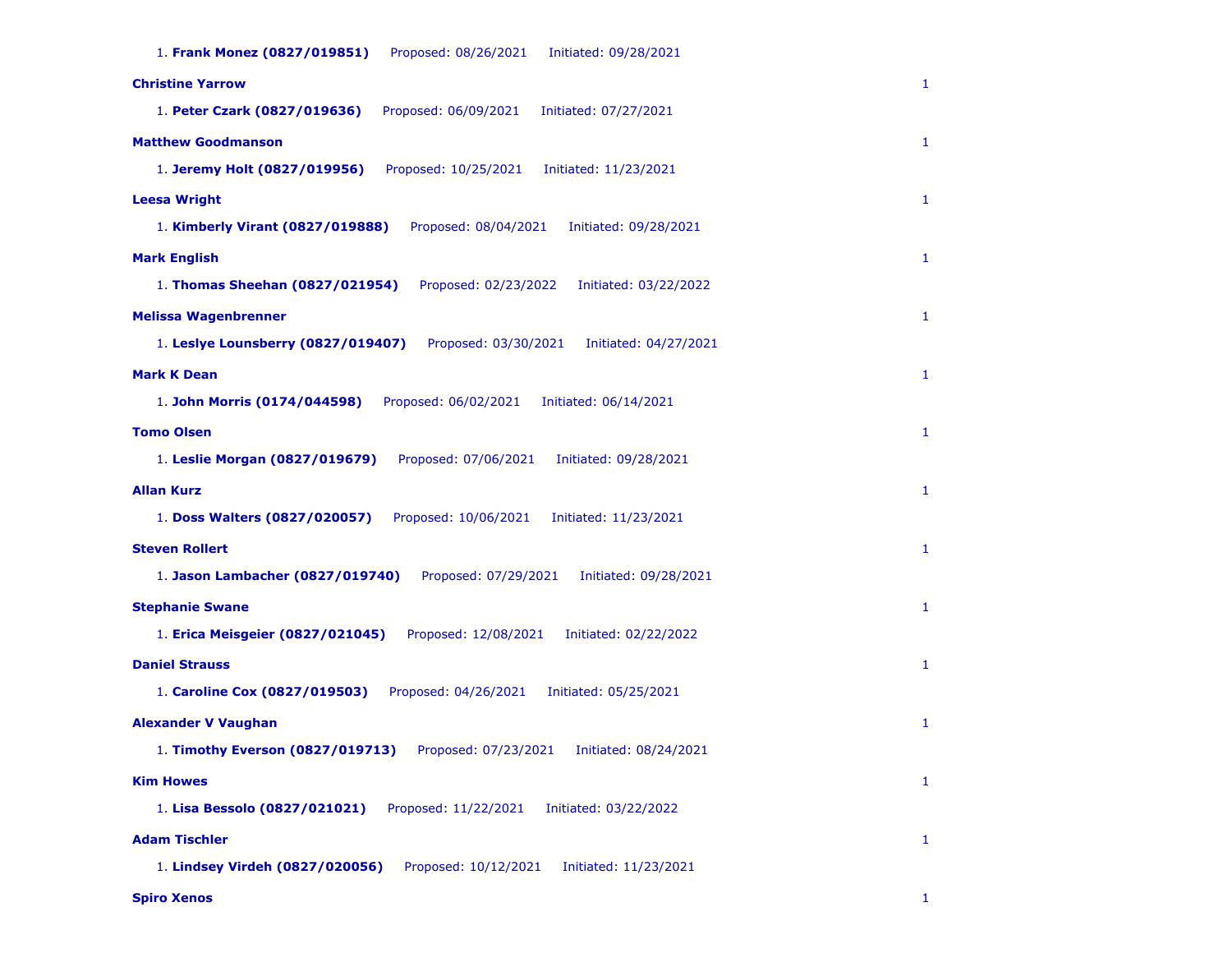| 1. Manny Xenus (0827/019777)<br>Proposed: 07/13/2021<br>Initiated: 08/24/2021        |              |
|--------------------------------------------------------------------------------------|--------------|
| <b>Kerri Villeneuve</b>                                                              | 1            |
| 1. Jonah Kirangi (0827/019737)<br>Proposed: 07/29/2021<br>Initiated: 09/14/2021      |              |
| <b>Paul Murphy</b>                                                                   | 1            |
| 1. Andrew Howard (0827/019649)<br>Proposed: 06/28/2021<br>Initiated: 07/28/2021      |              |
| <b>John Carlsen</b>                                                                  | 1            |
| 1. Erica Topel (0827/020055)<br>Proposed: 10/18/2021<br>Initiated: 11/23/2021        |              |
| <b>Sigrid Cannon</b>                                                                 | 1            |
| 1. Julie Sue Fillerup (0827/019580)<br>Proposed: 05/14/2021<br>Initiated: 06/22/2021 |              |
| <b>Debra Morgan</b>                                                                  | $\mathbf{1}$ |
| 1. Marc W Patten (0827/020024)<br>Proposed: 09/14/2021<br>Initiated: 10/26/2021      |              |
| <b>Catherine Swift</b>                                                               | 1            |
| 1. Holly Hoag (0827/020005)<br>Proposed: 08/29/2021<br>Initiated: 10/26/2021         |              |
| <b>Ross Jackson</b>                                                                  | $\mathbf{1}$ |
| 1. Vicky Pinson (0827/020026)<br>Proposed: 09/27/2021<br>Initiated: 10/26/2021       |              |
| <b>Mary McCann</b>                                                                   | 1            |
| 1. Leonard Russo (0827/019874)<br>Proposed: 08/13/2021<br>Initiated: 09/28/2021      |              |
| <b>Ali Lee</b>                                                                       | $\mathbf{1}$ |
| 1. Laura Oliver (0827/020022)<br>Proposed: 06/21/2021<br>Initiated: 10/26/2021       |              |
| <b>Kurtis Sellers</b>                                                                | 1            |
| Proposed: 02/18/2022<br>1. Akos Fekete (0827/021942)<br>Initiated: 03/22/2022        |              |
| <b>Alyson McColl</b>                                                                 | 1            |
| 1. Cari Morales (0827/019748)<br>Proposed: 07/14/2021<br>Initiated: 09/14/2021       |              |
| <b>Ashli Weibel</b>                                                                  | 1            |
| 1. Phillip Pittle (0827/019758)<br>Proposed: 07/25/2021<br>Initiated: 08/24/2021     |              |
| <b>Maria Bridge</b>                                                                  | $\mathbf{1}$ |
| 1. Jeffrey Massey (1767/013097)<br>Proposed: 02/01/2022<br>Initiated: 03/06/2022     |              |
| <b>Jennifer Braden</b>                                                               | 1            |
| 1. Jana Riggan (0827/019893)<br>Proposed: 08/15/2021<br>Initiated: 09/28/2021        |              |